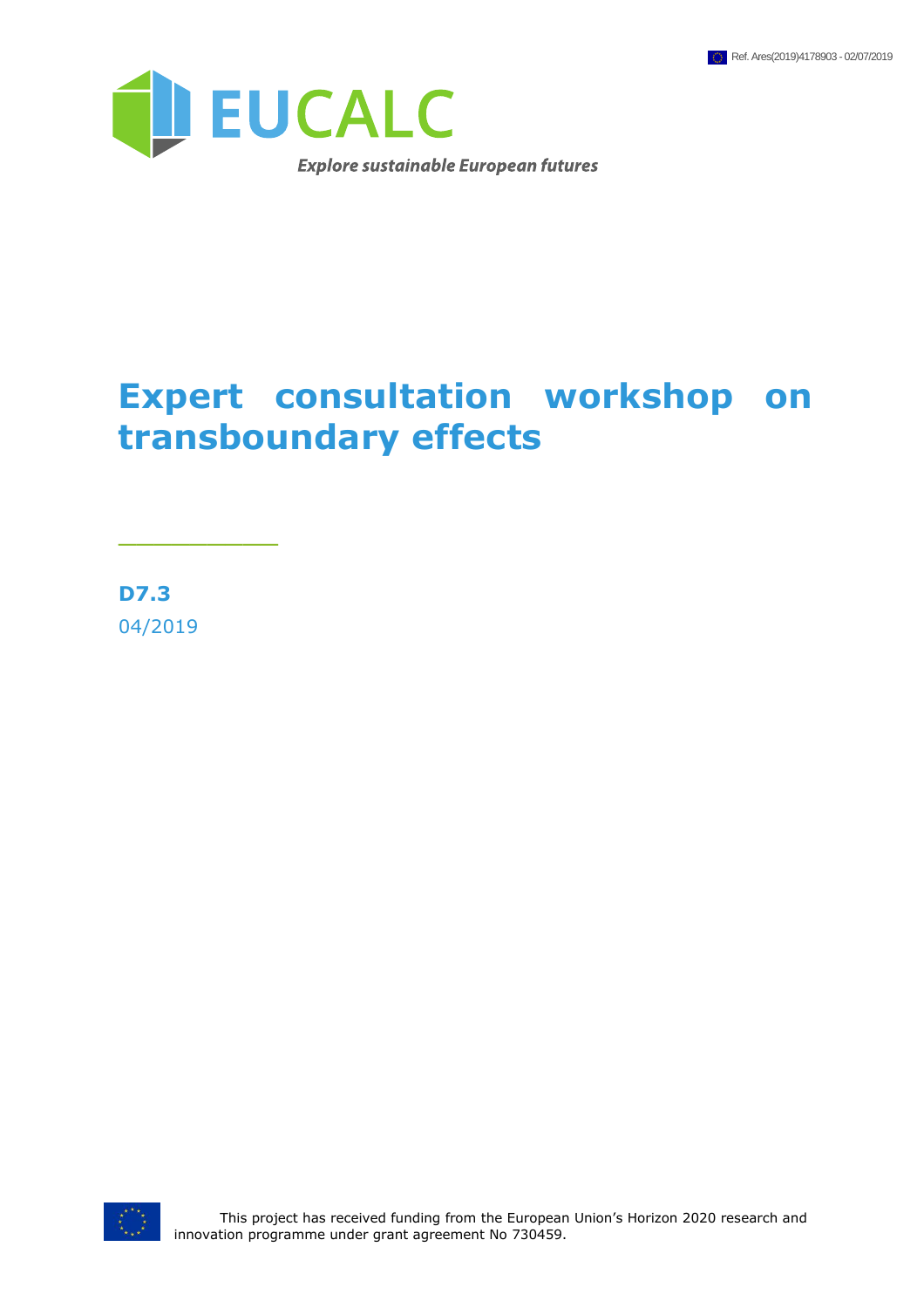

| <b>Project Acronym and</b><br><b>Name</b> | EU Calculator: trade-offs and pathways towards<br>sustainable and low-carbon European Societies - EUCalc |
|-------------------------------------------|----------------------------------------------------------------------------------------------------------|
| <b>Grant Agreement</b><br><b>Number</b>   | 730459                                                                                                   |
| <b>Document Type</b>                      | Report                                                                                                   |
| <b>Work Package</b>                       | 7                                                                                                        |
| <b>Document Title</b>                     | Expert consultation workshops on transboundary effects                                                   |
| <b>Main authors</b>                       | Wusheng Yu, Francesco Clora (UCPH)<br>Ana Ranković, Garret Patrick Kelly (SEECN)                         |
| <b>Partner in charge</b>                  | <b>UCPH</b>                                                                                              |
| <b>Contributing partners</b>              | SEECN, BPIE, TUDelft, Imperial College London                                                            |
| Release date                              | 24/04/2019                                                                                               |
| <b>Distribution</b>                       | Public:<br>All involved authors and co-authors agreed on the<br>publication.                             |

#### **Short Description**

This deliverable describes presentations, discussions and lessons learnt during the EU Calculator Expert consultation workshop on transboundary effects, held on the 22<sup>nd</sup> of November, 2018. The three main topics of discussions were the representative scenarios to be formulated and simulated in the transboundary effect module, the exploitation of the trade results in the Pathway Explorer, and CGE implications of the macro-level development of trade and globalization.

| <b>Quality check</b>      |             |
|---------------------------|-------------|
| Name of reviewer          | <b>Date</b> |
| <b>Boris Thurm (EPFL)</b> | 30/04/2019  |
|                           |             |

#### **Statement of originality:**

This deliverable contains original unpublished work except where clearly indicated otherwise. Acknowledgment of previously published material and of the work of others has been made through appropriate citation, quotation or both.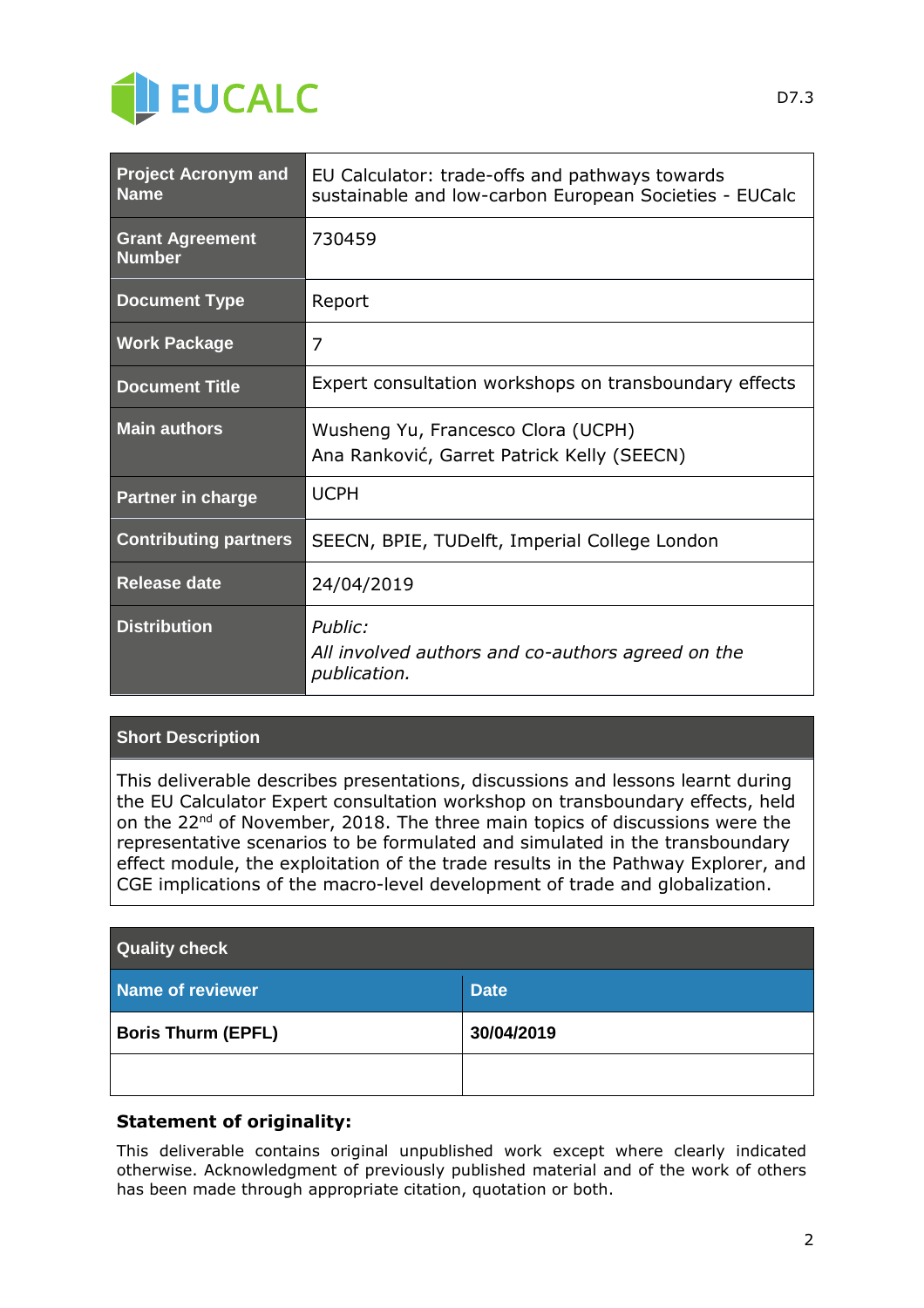

EUCalc defined the procedures in order to reply to ethical requirements in Deliverable 12.1 (Ethics requirements – procedures and criteria to identify research participants in EUCalc – H – Requirements No. 1). All procedures in relation to the co-design process, in particular the stakeholder mapping, the implementation of the workshops and the follow-up of the workshops, follow these procedures. The informed consent procedure in relation to the workshops is based on D9.2 "Stakeholder mapping" and D9.4 "Method for implementation of EUCalc co-design process". The originals of the signed consent forms are stored at the coordinators' premises without possibility of access of externals. Scans of the informed consent forms are stored on the internal EUCalc file storing system.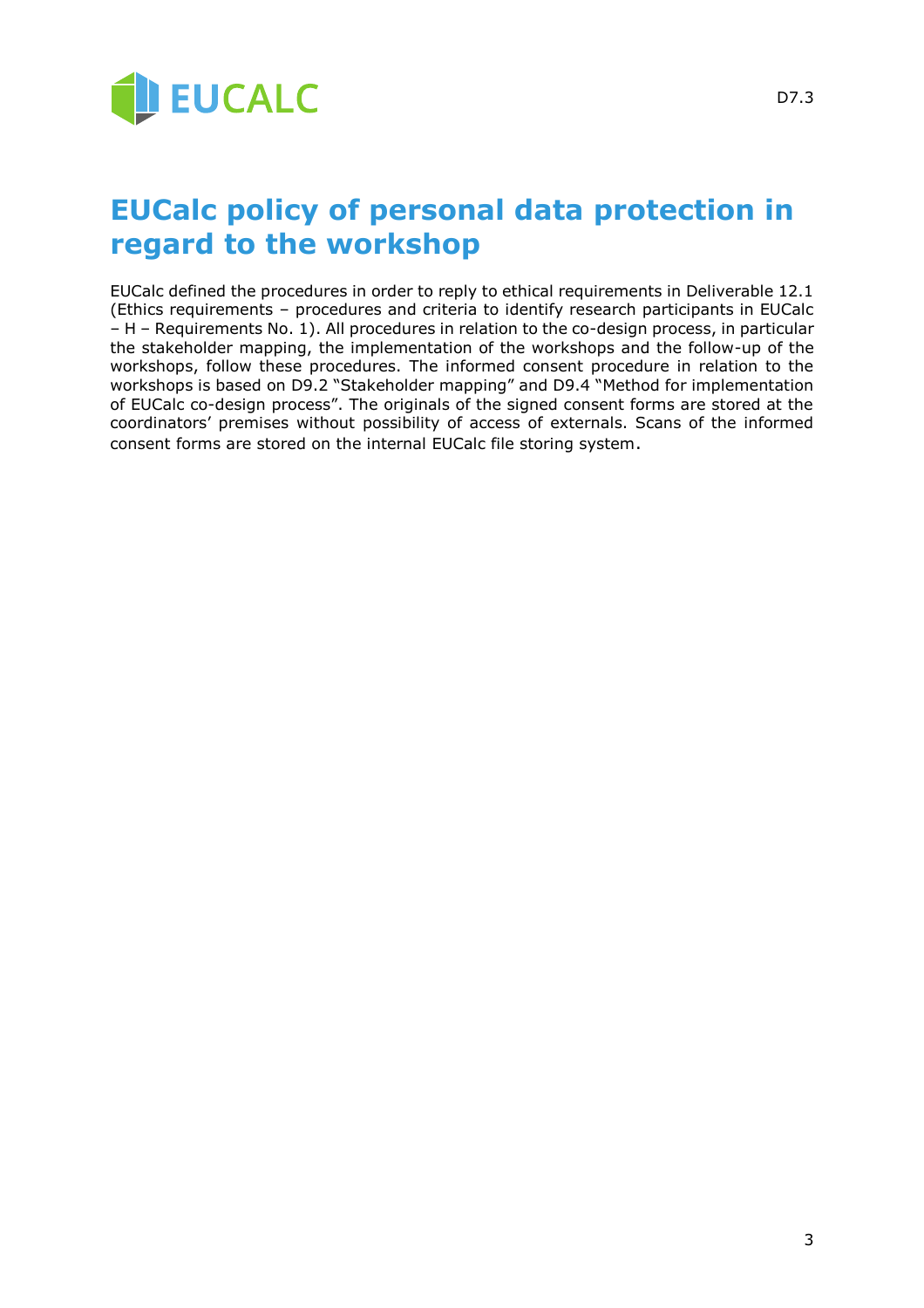

## **Table of Contents**

|   | EUCalc policy of personal data protection in regard to the workshop 3                                                                                                                                                  |  |
|---|------------------------------------------------------------------------------------------------------------------------------------------------------------------------------------------------------------------------|--|
|   |                                                                                                                                                                                                                        |  |
| 1 |                                                                                                                                                                                                                        |  |
|   | $\mathbf{2}$                                                                                                                                                                                                           |  |
|   |                                                                                                                                                                                                                        |  |
|   | 3.2 Description of the transboundary module of the European Calculator 10<br>3.3.1 Relevant and representative user-defined pathways in the EUCalc for<br>3.3.2 Presentation of the transboundary effects in EUCalc 13 |  |
| 4 |                                                                                                                                                                                                                        |  |
| 5 |                                                                                                                                                                                                                        |  |
| 6 |                                                                                                                                                                                                                        |  |
|   |                                                                                                                                                                                                                        |  |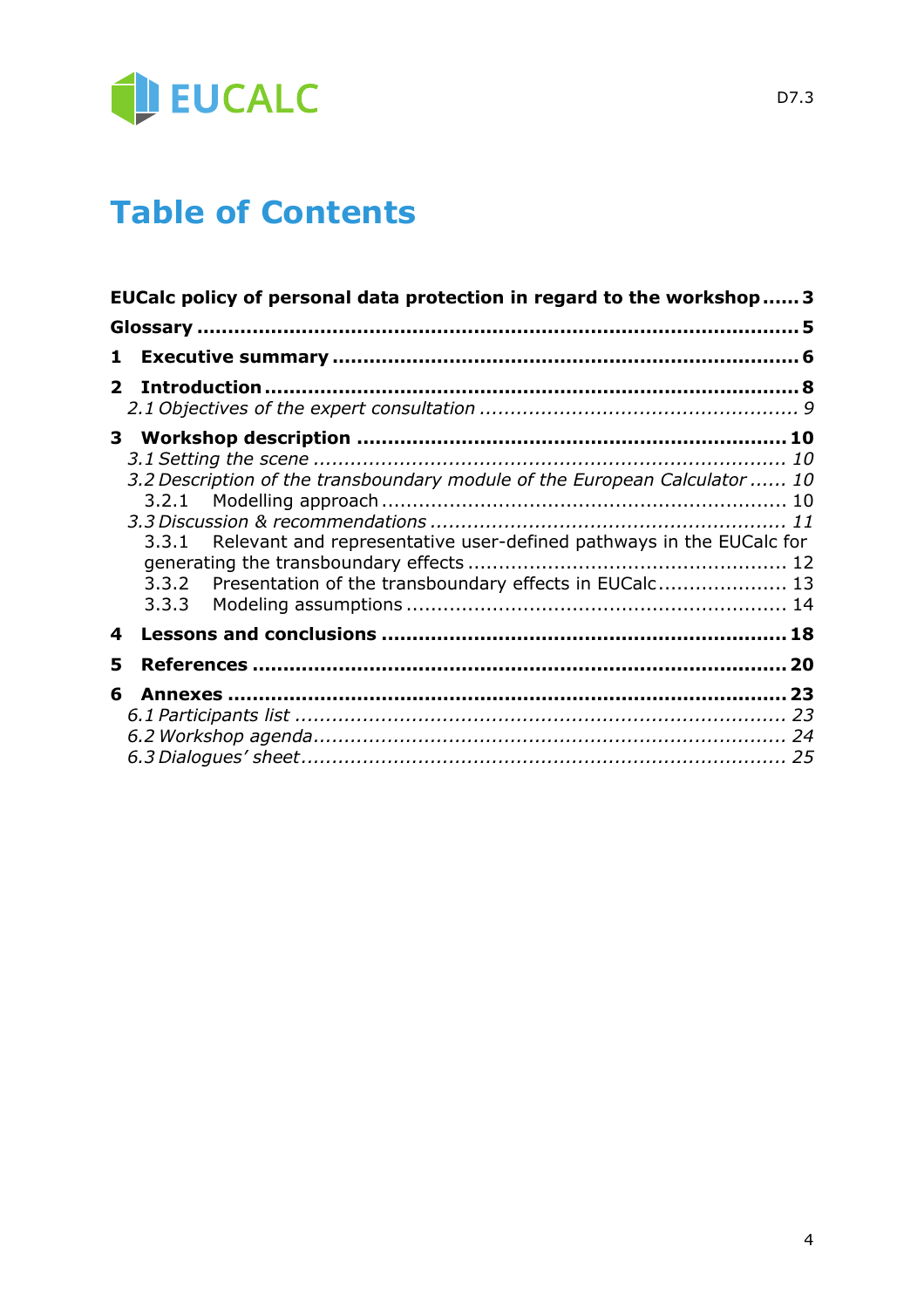# EUCALC **Glossary**

- BAU: Business As Usual
- CGE: Computable General Equilibrium
- EU: European Union
- GDP: Gross Domestic Product
- GHG: Greenhouse Gas
- GTAP: Global Trade Analysis Project
- MS: Member State
- ROW: Rest Of the World
- SSP: Shared Socio-economic Pathway
- TFP: Total Factor Productivity
- UCPH: University Of Copenhagen
- WP: Work Package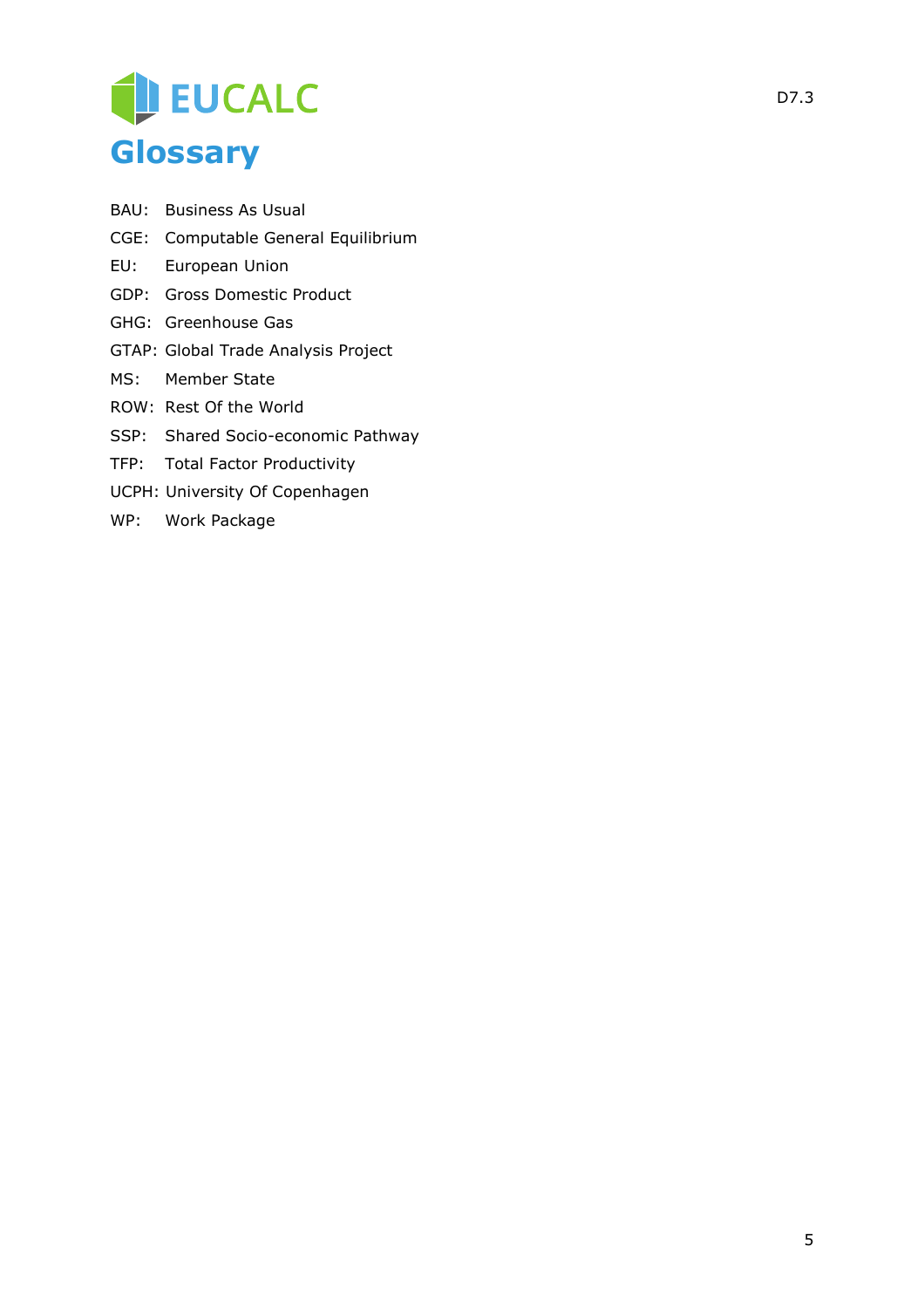## **JEUCALC 1 Executive summary**

The representation of transboundary effects within the EUCalc was discussed at an expert engagement workshop held in Brussels on 22<sup>nd</sup> November 2018. The workshop was attended by the EUCalc team responsible for the transboundary module and experts from a range of institutions representing the views of both governmental and non-governmental research and policy organizations.

The workshop started with a series of presentations by the EUCalc team. Professor Jeremy Woods from Imperial College London (ICL) and Ana Rankovic from SEE Change Net gave introductory presentations on the logic of the project and the concept of the EUCalc model. Professor Wusheng Yu from University of Copenhagen presented the results of the preliminary research activities under the transboundary module, as well as associated challenges, to participating experts. This introduction was then followed by three discussion sessions focusing respectively on three sets of questions prepared by the EUCalc team. In these sessions, the experts were invited to provide their insights, suggestions and comments to help shaping the modeling approach and overcome modeling challenges.

In general, the workshop participants recognize the uniqueness of the EUCalc modeling approach and its potential contributions to the EU decarbonization debates. The major challenges associated with modeling the transboundary effects among the European Union Member States (EU MS)and between the EU and the rest of the world (ROW) using "bottom-up" inputs from the rest of the EUCalc model, as presented at the workshop, are clearly understood by the participants. The discussions confirmed the complex nature of the modeling choices that the EUCalc team will have to make in the modeling work. The experts were supportive of the modeling approach proposed by the EUCalc team while offering many insightful suggestions for tackling the modeling challenges identified.

More specifically, on the questions concerning representative scenarios to be formulated and simulated in the transboundary effect module, the experts agree with the team's general approach to only select and model relevant and representative EUCalc pathways. On the three sets of scenarios that we proposed in the pre-reading material and presented at the workshop, the experts emphasized the need to pay attention to the scenarios that are likely to be used by users. One suggestion is to aggregate along the member state dimension and focus more on sectoral decarbonization differences. This effectively further reduces the number of scenarios to be modeled. Another suggestion is to model an even smaller set of scenarios and list them as pre-defined pathways in the EUCalc pathway explorer. In general, the experts cautioned against the ambition to model too many scenarios in a complex CGE model. The idea of using the selected representative scenarios to "envelope" or represent the full set of EUCalc pathways are supported by the participants; however, the experts were quite cautious about the necessity and the feasibility to make "interpolations" to approximate the non-modeled scenarios.

On the questions regarding the exploitation of the results, the participants offered insightful suggestions and recommendations. They agreed with the need to further process the transboundary results into key indicators to facilitate the display of such results. Among the suggested indicators are the ones that can be derived from the modeling results, such as changes in trade balances and carbon leakages through trade by country and at EU level, and possibly with further breakdowns by key sectors. Other suggested indicators were also mentioned, such as air pollutants and labor market related issues, which are out of the scope of the transboundary module but are dealt with in other EUCalc modules. Moreover, suggestions were also provided on allowing users to dig deeper into the results.

The last set of the questions deals with both the macro level development of trade and globalization and the underlying modeling instruments of these macro trends, as reflected in the design of the baseline and the selected scenarios. Here, there is a broad support for the baseline compilation and implementation approach documented in D7.1. On the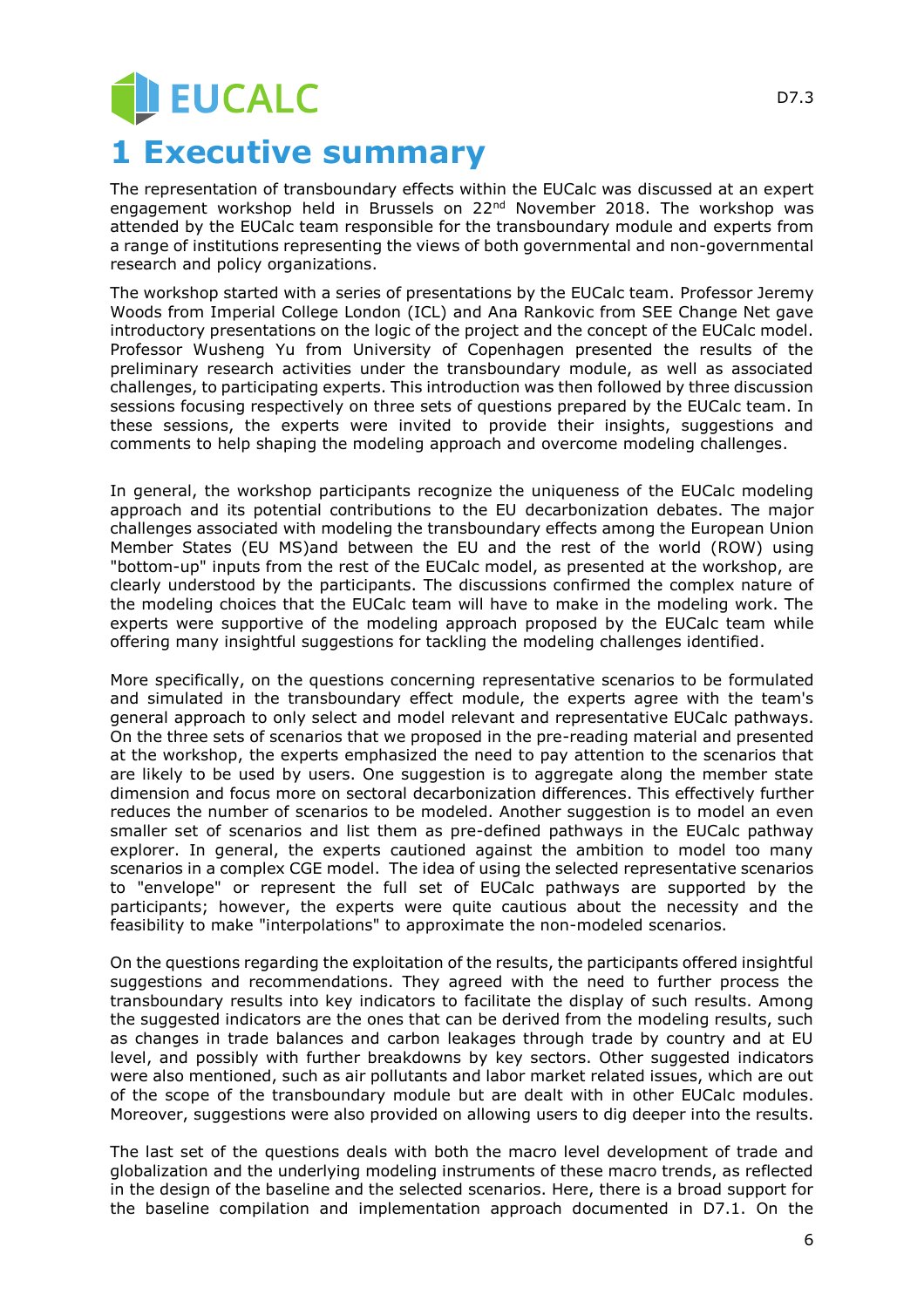

specific modeling issues that we brought for discussion at the workshop (e.g. long term trade policy trends, trade to GDP ratio, size of trade elasticities, sectoral productivity growth, fossil fuels prices, and land supply), it appears that modelers generally agree to a set of "best practices" (which are in fact being used by the EUCalc team) but they indicated that the exact model implementations do differ across models and modeling teams. In any case, the specific suggestions gathered in this session pointed us to additional data, parameters and assumptions that can either be used or cited as further references in the modeling work.

Overall, this workshop was an important milestone in the research and design of the transboundary module. The experts' inputs are being assessed and used for the improvement of the EUCalc tool. The project will continue to interact with the experts, those who attended the workshop as well as those who, although unable to attend the workshop, expressed their interest to be involved.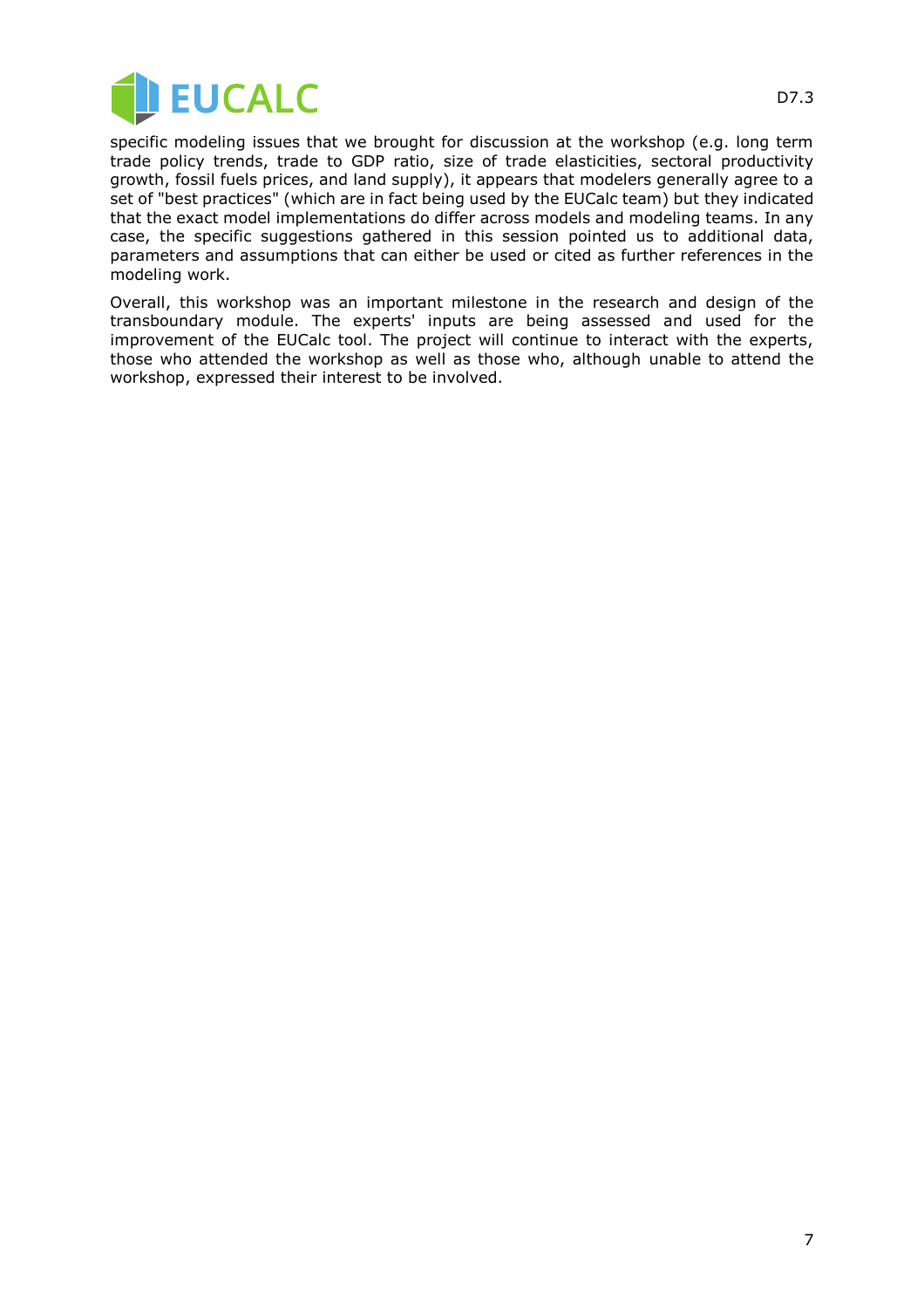# **EUCALC 2 Introduction**

With the aim of providing decision makers with accessible climate and energy modelling solutions, the EUCalc project will create a state-of-the-art model for analyzing trade-offs and pathways towards a sustainable and low-carbon European future. An associated webtool, the Transition Pathways Explorer, will provide instant results from the European Calculator model runs and allow users to explore options for reducing GHG emissions from now to 2050, as well as to see the consequences of these choices on multiple sustainability issues in real-time.

The EUCalc addresses multi-dimensional and inter-disciplinary issues that requires a wide range of expertise to develop the tool. In this context, the EUCalc embeds a co-design process with stakeholders who are leading experts in their field. The co-design process is organized through a series of workshops, one for each main module (see Figure 1). Through this approach, external experts are part of the designing process which enables them to shape and calibrate the EUCalc tool by helping co-design the determinants and the scope of the scenarios.



*Fig. 1 Modular structure of the European Calculator Model*

The University of Copenhagen (UCPH) is leading the work package on *"Transboundary Effects and Trade flows"* ("WP7" hereafter) of the EUCalc project, in collaboration with PIK-Potsdam, Imperial College London, Climact, Climate Media Factory, T6ECO, SEE Change Net and TU Delft.

Within the broader scope of the Calculator, the WP7 aims at quantifying the transboundary effects on intra- and extra-EU trade flows of alternative EUCalc pathways by using a computable general equilibrium (CGE) modelling framework. The simulated transboundary effects will inform EUCalc users of likely future economic dependencies inside the EU as well as between the EU and the rest of the world due to the EU's decarbonization efforts.

The EUCalc expert engagement workshop devoted to "*Transboundary effects of EU decarbonization pathways*" was held in Brussels, at the European Climate Foundation, on 22nd November 2018.

The UCPH team identified beforehand several challenges that have surfaced during the research and design phase of the transboundary module. In order to facilitate the workshop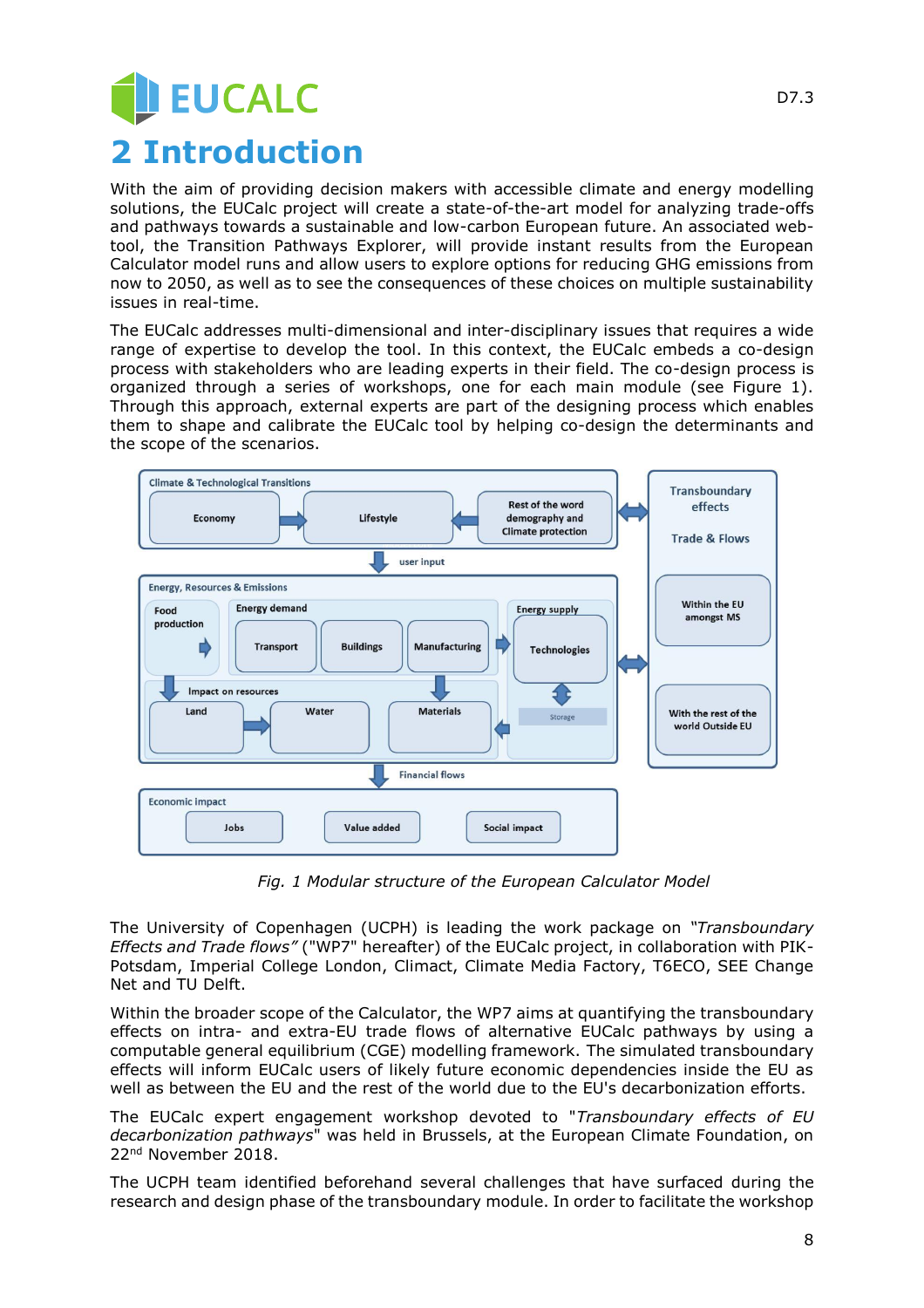

deliberations, a pre-reading document was provided to participants in advance, including preliminary research results and information about modelling approach and methodology (Section 3.2).

Ten experts from international organizations, public and private sector with relevant expert background and experience to critic as well as to provide evidence-based input regarding the transboundary effects and trade flows on both European and global scale, attended and contributed to the workshop discussions. Participants list is annexed to this report (Section 6.1)

The workshop was professionally designed and facilitated. It was composed of the three distinct components:

- Introduction of the EUCalc project in a plenary scene setting (Section 3.1);
- Presentation of the specific components of the Transboundary module (Section 3.2);
- Break-out group discussions in which experts reviewed and reported back on key questions and topics (Section 3.3).

#### **2.1 Objectives of the expert consultation**

The "*Transboundary effects of EU decarbonization pathways*" workshop introduced the philosophy of the EUCalc tool to a cross-section of experts. It also presented preliminary research results and assumptions of the EUCalc's transboundary module. The workshop provided a venue for experts to critically examine, validate and advise on the underlying methodology.

Participants were invited to work in small groups and to collect their thoughts individually and collectively on each of the following discussion areas that constitute some of the challenges faced by WP7 in the modelling work:

- The most relevant and representative EUCalc user-defined pathways to be simulated in a CGE model for generating the transboundary effects, including the sets of potential scenarios proposed by the EUCalc team and/or any other important/relevant scenarios.
- The ways to present transboundary effects in the EUCalc (e.g. as the trade matrix itself or in terms of key indicators) including the question of what key transboundary effects, at what sectoral aggregation level and how they should be presented in EUCalc
- The long-run relationship between GDP growth and trade expansion, the size of key parameters such as trade elasticities (e.g. Armington elasticities), the use of differential sectoral productivity growth pattern to generate expected structural changes, the treatment of land and other natural resource supply, and the representation of changing energy technologies in a trade-focused CGE model. These questions can be more generally summarized in a discussion on recent setbacks in globalization and global cooperation, their implications on long run trade development and decarbonization efforts, as well as the EU's future position and role in global trade and global decarbonization efforts.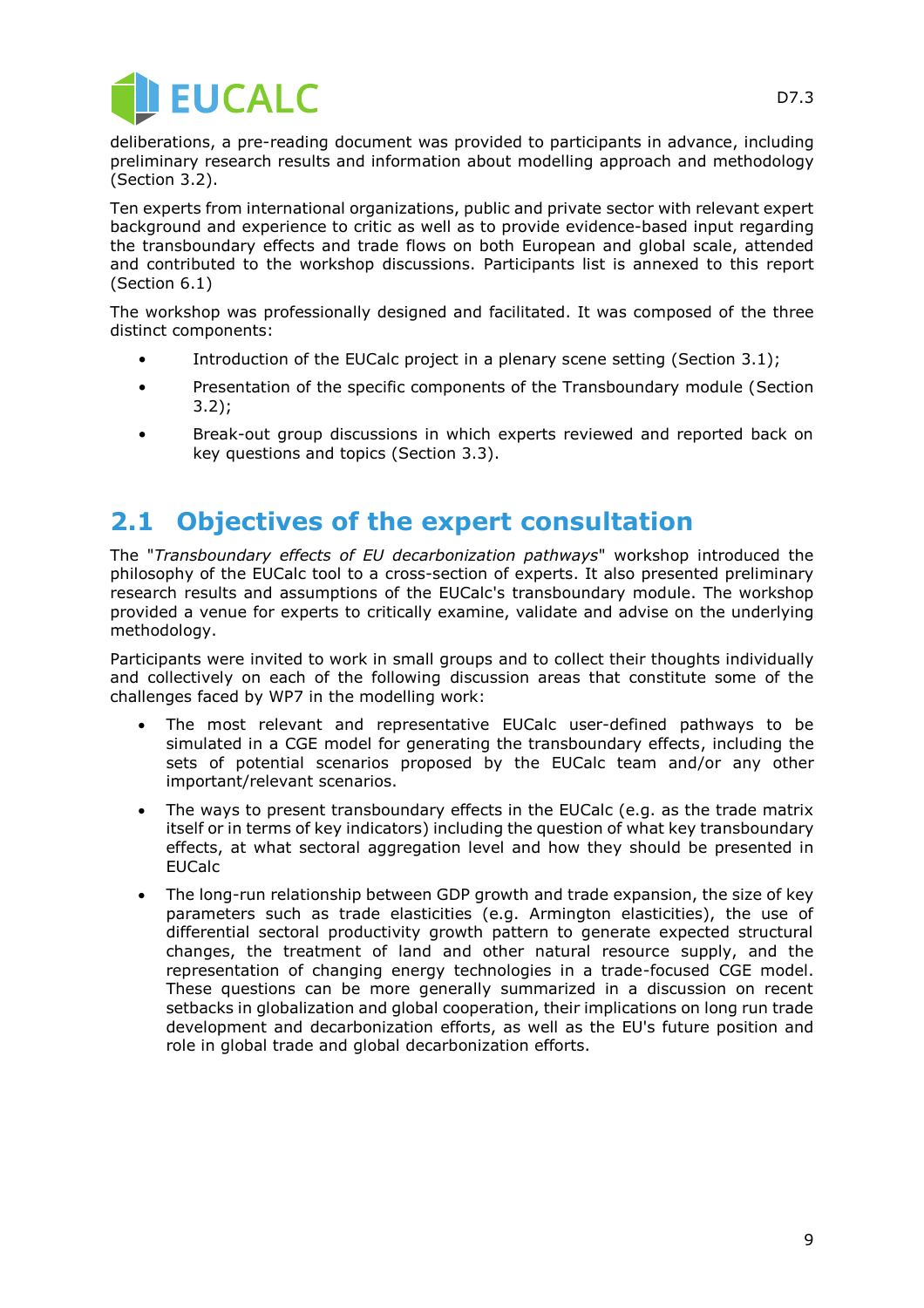# **U EUCALC 3 Workshop description**

#### **3.1 Setting the scene**

The expert consultation workshop was opened with a welcome speech given by Professor Wusheng Yu from the University of Copenhagen, the institution organizing the workshop. Professor Jeremy Woods from the Imperial College London gave an overview presentation on the EUCalc project. He outlined the history, philosophy and the logic of the Calculator's approach. By using the Global Calculator as a proxy, he demonstrated how it allows users, particularly decision makers, to interactively navigate, use and visualize the results of each selected scenario. He was then followed by Ana Rankovic from SEE Change Net, who highlighted the role and importance of the co-design process for the EUCalc development. Their introductory presentations were followed by an overview of the transboundary module.

### **3.2 Description of the transboundary module of the European Calculator**

In his introductory presentation, Professor Wusheng Yu focused on the specific features of the transboundary module (e.g. modelling approach, scope etc.), while also highlighting several challenges that have surfaced during the design phase of the module.

Within the EUCalc project, transboundary flows refer to the trade of goods and services amongst the EU MS, as well as between the EU and the Rest of the World (ROW). As the envisioned decarbonization pathways impose changes in both demand and supply for a number of sectors (e.g. energy, materials, food, transport), levels and structures of production and consumptions at sectoral and country levels would also be altered. This in turn would change the internal and external economic dependences concerning the EU MS at sectoral levels and lead to changed trade patterns. Furthermore, as transboundary flows of goods and services embody energy consumption and GHG emissions, projecting transboundary flows is therefore an important consideration in evaluating the options and tradeoffs of EU decarbonization pathways.

#### **3.2.1 Modelling approach**

Modeling the transboundary effects mandates the use of an economic modeling system that takes into consideration not only inter-sectoral linkages such as the input-output linkages connecting raw materials and fossil fuels to final outputs, but also linkages through the competition/allocation of available economic resources such as labor and capital. Further, EU MS and the rest of the world must also be connected in the model such that imbalances between demand and supply at sectoral levels for each country can be accounted for via transboundary trade flows. Essentially, this points to the use of a global computable general equilibrium (CGE) model focused on trade linkages. In fact, CGE models are a typical tool for empirical analysis of distributional and welfare impact of different policies (Wing, 2004, Burfisher, 2011). More generally, they can be used to measure the result of shocks to an economic system (i.e. computable), encompassing simultaneously all economic activities (consumption, production, employment, taxes, savings, trade etc.) and the linkages among them (i.e. general), in an economy where at a given set of prices all agents are satisfied (i.e. equilibrium) (Burfisher, 2011). To analyze the trade and transboundary effects of EUCalc decarbonization pathways, WP7 adopts a modified version of the GTAP-E model (Burniaux and Truong, 2002, McDougall and Golub, 2007), which is the energy-environmental version of the GTAP model (Hertel et al., 1997). The GTAP model is generally considered as a standard CGE model. GTAP's expansive country coverage and its general equilibrium modelling structure on sectoral and trade linkages within and across countries complement the scope of the EUCalc as it allows for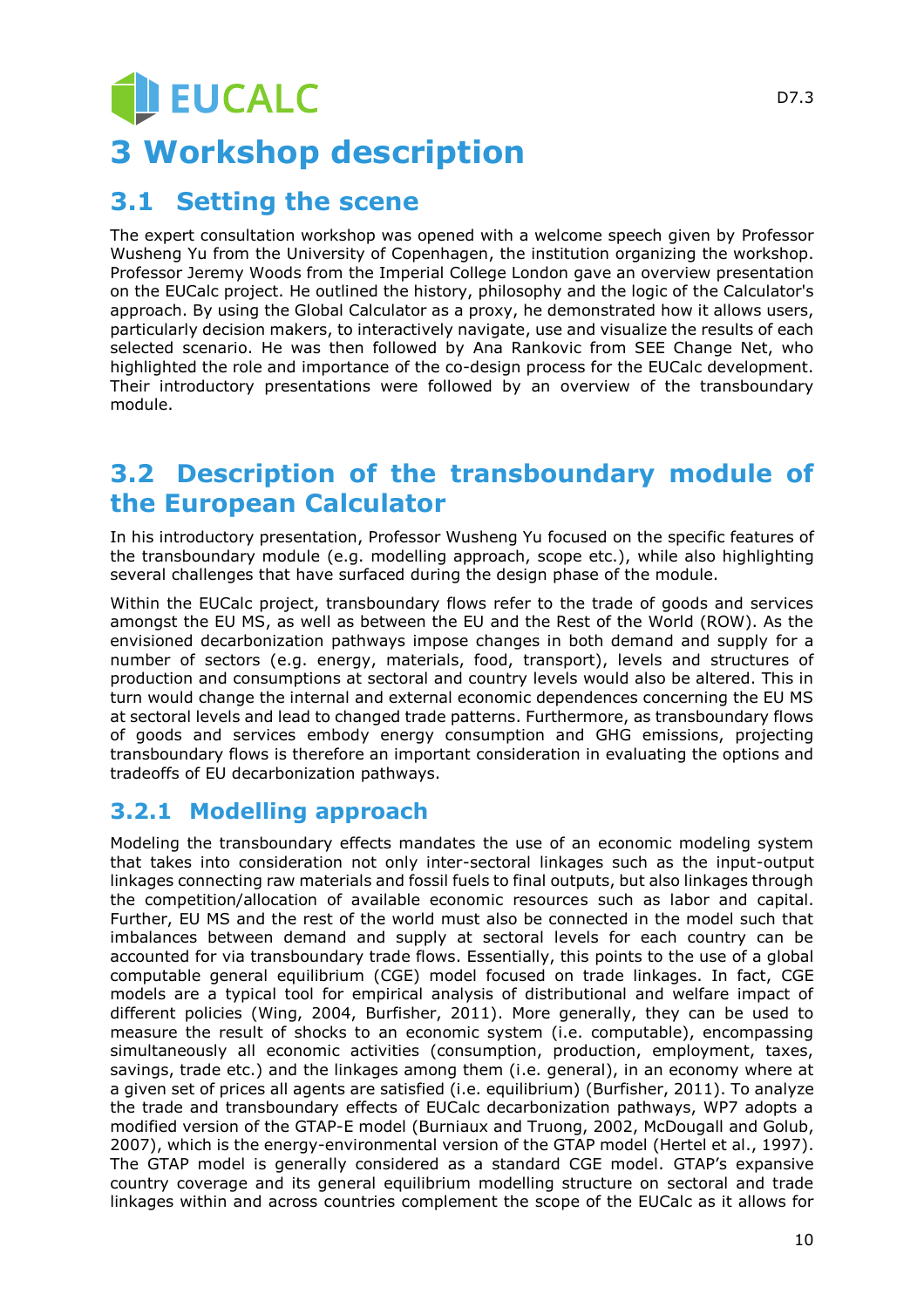

simulating the transboundary effects of alternative EUCalc pathways under various lever settings.

Substantive research efforts in WP7 include:

- Constructing baseline projections based on the GTAP9 database (Aguiar et al., 2016) at its sectoral and country classifications to 2050, to coincide with the 2050 timeline envisioned in other WPs of the EUCalc;
- Modifying the structure of the GTAP-E core model to accommodate the sectoral coverages of other EUCalc WPs, including sectoral energy consumption and emissions;
- Designing an interface to facilitate the transformation of alternative sectoral EUCalc pathways as inputs into the specifically designed GTAP model for simulating the transboundary effects;
- And simulating the alternative EUCalc pathways as model scenarios to generate the transboundary effects to be included in the EUCalc pathway explorer.

Thus, this WP interacts with WPs 1-5 by using their results and with WP8 by supplying the transboundary effects as inputs.

#### **3.3 Discussion & recommendations**

The third and largest segment of the workshop was dedicated to eliciting input from experts.

In particular, the discussion focused mainly on the three following questions:

- *Representative scenarios:* What are the most important, relevant and representative user-defined EUCalc pathways to be simulated in the CGE model for generating the transboundary effects, particularly concerning the commonalities and deviations of decarbonization ambition levels across member states and sectors? Once selected, these representative scenarios will be used to form an "envelope" to approximate the full range of the virtually unlimited EUCalc userdefined decarbonization pathways.
- *Key transboundary effects:* What key transboundary effects (e.g. intra and extra-EU trade flows) should the model exercises focus on? At what sectoral aggregation level and for which key sectors should such results be computed? How should the simulated transboundary effects be presented in EUCalc (e.g. as the trade matrix itself or in terms of key indicators such as self-sufficiency ratio, trade dependency/exposure index, or other indicators)?
- *Modelling assumptions:* Is there a long-run relationship between GDP growth and trade expansion and, if so, how can such relationship be enforced in the CGE model? What is the "correct" range of key parameters such as trade elasticities (e.g. Armington elasticities)? In simulating scenarios of large structure changes, what are the reasonable assumptions regarding differential sectoral productivity growth patterns? In a trade-focused CGE model, how should long-run land and other natural resource supply be specified? And how can changing energy technologies be parsimoniously represented?

During the workshop, handouts and guiding questions were provided to help start the discussions (Section 6.3). The workshop also engaged the assistance of designated rapporteurs made up of members of the consortium.

The experts' inputs and suggestions in each discussion area are presented hereinafter.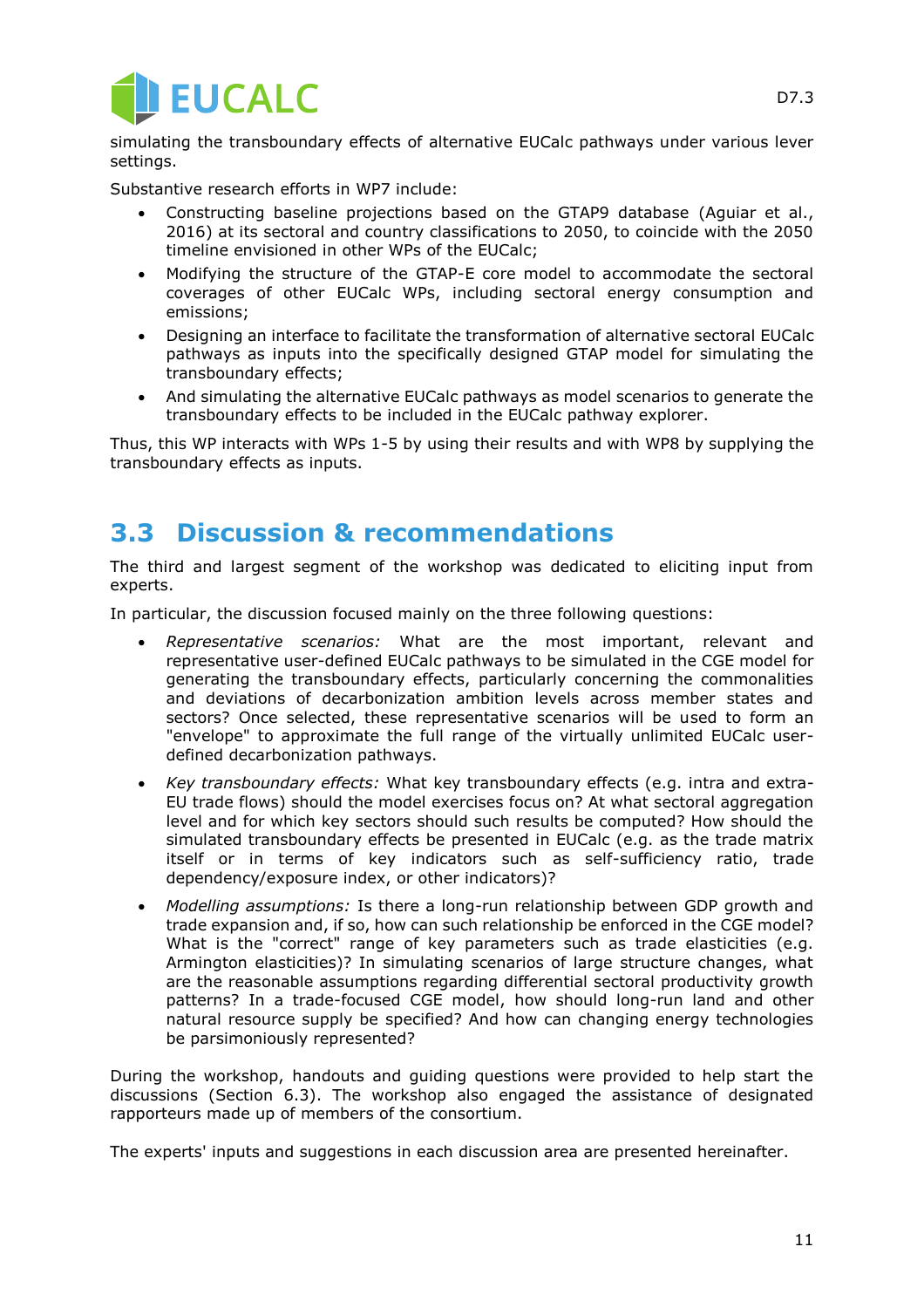# **JEUCALC**

-

#### **3.3.1 Relevant and representative user-defined pathways in the EUCalc for generating the transboundary effects**

EUCalc will generate billions of "instant" results, given the very large possibilities of combining its levers. This is not possible in GTAP, which requires precise calibration of the modifications to be imposed in the model and time to simulate the scenarios<sup>1</sup>. Owing to the size and computational complexities of the CGE model to be used, the trade module will focus on simulating the transboundary effects of a subset of the virtually unlimited user-defined decarbonization pathways to provide an "envelope" to approximate the full set of user-defined pathways.

Deliverable 7.2 (Baudry et al., 2018) lists potential scenarios to be simulated in GTAP. They can be divided into three categories:

- The first set will simulate scenarios with identical ambition levels in all sectors and countries (i.e. 4 scenarios deriving from the 4 lever settings);
- The second set will simulate different ambitions across the sectors, with sectoral ambition levels being kept the same across EU MS;
- The third set simulates scenarios with deviations by individual countries from the EU-wide ambition, i.e. each EU MS is assumed to deviate its level settings (uniform across sectors) from the common level setting assumed for all other MS in the core scenario.

It is possible that not all of these scenarios can be successfully computed, mainly because some particular pathways (e.g. those linked to ambition levels set at 3 or 4, i.e. very high ambitions) may represent a drastic departure from the current state of the economic system, for which the CGE model may not be able to find equilibrium solutions. The sectoral and regional aggregations play a fundamental role in obtaining coherent and reliable results from GTAP. For some small MS, the production and trade matrices in the GTAP database present values that are very close to zero. This increases drastically the risk of incurring in corner solutions, hindering the accuracy or even the solvability of the model. Therefore, the experts suggested to show a warning sign in the Transition Pathway Explorer whenever an user-defined EUCalc pathway cannot be simulated in GTAP.

The experts clearly understood these challenges and generally supported the pragmatic modeling approach presented at the workshop. They highlighted the trade-off between modeling the EU as a whole while at the same time increasing the sectoral granularity and modelling individual EU member states with a denser sectoral aggregation in the CGE model. An intermediate alternative was also proposed by some of the experts to aggregate some of the EU MS with either similar economic structures (e.g. Benelux, Baltic countries) or whose trade matrices are "too small" to be specifically modelled in the EUCalc context (e.g. Malta, Cyprus). The proposal to focus the modeling exercise on the sectoral differences (at an aggregated EU level) rather than at the individual MS level suggests to focus on the first and second sets of the proposed scenarios outlined above, rather than the third set where countries individually deviate from the EU-wide pathways.

Regarding the ambition in simulating 600+ scenarios in the CGE model, a number of potential complexities were raised by the modelers. In particular, modeling in GTAP technological breakthroughs (i.e. level settings 4, corresponding to the highest abatement ambition) can be challenging and misleading, as it implies major 'unforeseeable' changes in a sector having a spillover effect on the rest of the economy, and leading to major abrupt structural changes that are potentially inconsistent with the current economic structure.

The "envelope" approach to use a limited set of representative, important and relevant scenarios to represent the full set of possible EUCalc pathways was widely supported by

<sup>&</sup>lt;sup>1</sup> Depending on the sectoral and regional aggregation and on a set of other parameters, it can take up to hours to compute a solution in GTAP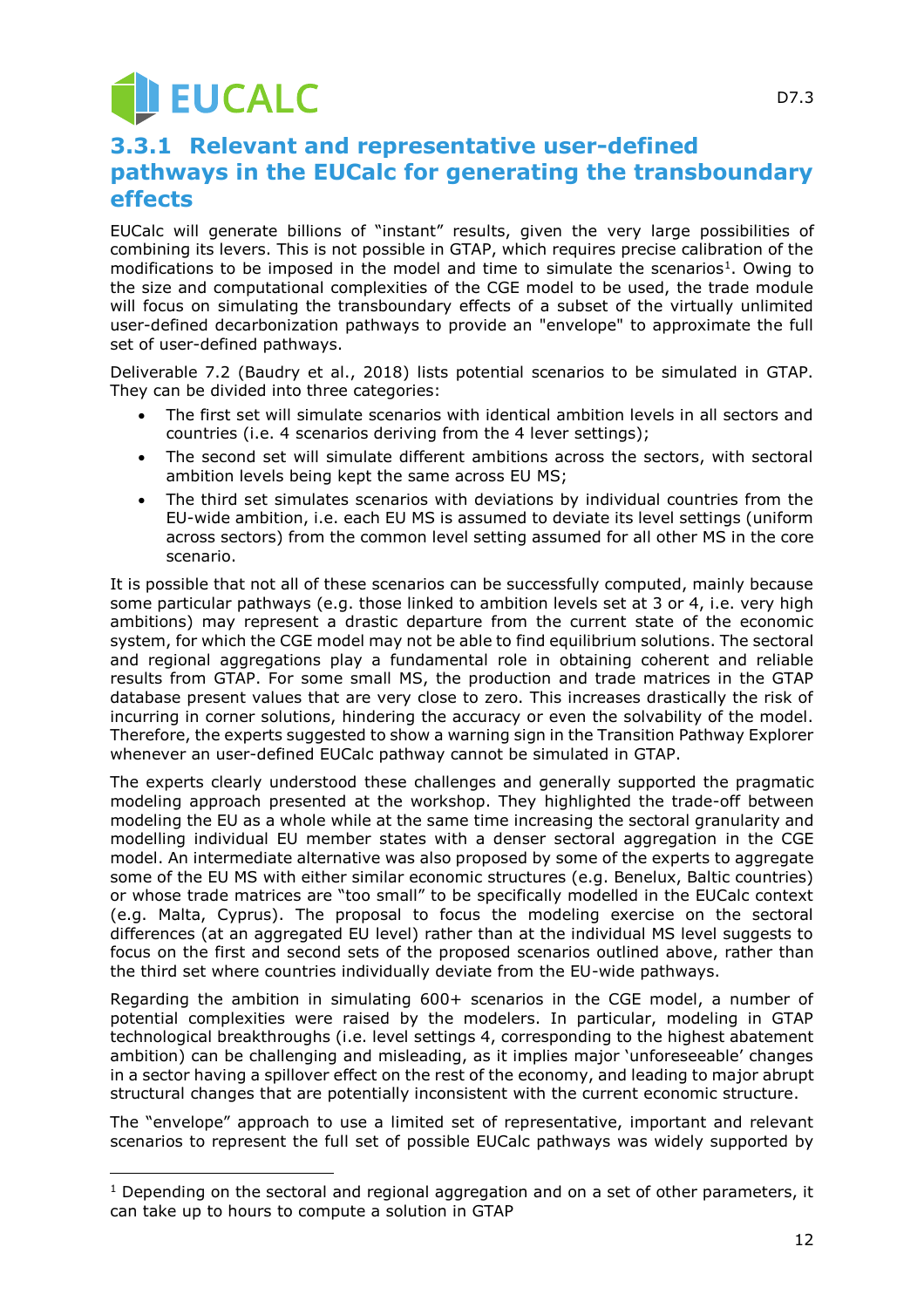

D7.3

the modelers attending the workshop, as it offers the best balance between plausibility and exploring boundary conditions, in terms of ambitions and sectors involved. In fact, rather than computing all or most of the selected scenarios listed above to form an envelope for the full set of EUCalc pathways, some participants even proposed to only model a much smaller number of relevant ones and show them to the final EUCalc user as pre-defined pathways, in a fashion similar to the Global Calculator. These pre-defined pathways could be the EU's or individual countries' NDC targets and other relevant climate scenarios that are likely to be of interest to the users (however, the experts did not specify these other scenarios.

Two other suggestions not included in the proposed sets of scenarios were offered:

- The addition of scenarios measuring how different climate ambitions in ROW affect the carbon leakages of different EUCalc pathways;
- A "policy comparison" within the CGE model, where different instruments (e.g. carbon tax, cap and trade or "twist parameter"(Dixon and Rimmer, 2002)) are used to achieve the same pathways.

Both suggestions are highly relevant in the current current academic and political debates. However, the current scope of the EUCalc project prevent us from pursuing these suggestions.

#### **3.3.2 Presentation of the transboundary effects in EUCalc**

A single simulation in GTAP generates a substantial amount of trade-related results which, if not properly presented to the model users, may be difficult to read and use. This would hamper one of the objectives of EUCalc (i.e. accessibility) and would deprive EUCalc of one of its distinctive features from the existing family of Calculators, i.e. computing trade effects arising from different EU decarbonization pathways. Therefore, a practical way to effectively exploit the results derived from GTAP is to further process the results to obtain some indicators that may be meaningful for users and policymakers and are easy to present in the online EUCalc Pathway Explorer.

Acknowledging this, the experts were asked what key transboundary effects (e.g. intra and extra-EU trade flows) should the WP7 focus on, at what sectoral aggregation level and for which key sectors should such results be accessible, and how should the transboundary effects be presented in EUCalc (e.g. as the trade matrix itself or in terms of key indicators such as self-sufficiency ratio, trade dependency/exposure index, revealed comparative advantage index, etc.).

The identified key transboundary effects are the changes in the trade balances, both in monetary values and embedded GHG emissions. More precisely, the analysis of selfsufficiency in strategic sectors (e.g. emission-intensive sectors, food, fuels, materials, etc.) has been recognized as crucial, together with the accounting of the GHG content of the commodities traded.

Carbon leakage both inside and outside the EU has been suggested as a highly relevant issue. In order to achieve additional accuracy in observing whether a country is a net importer or net exporter of embodied emissions, it has been suggested to divide the ROW region into a few regions (e.g. USA, China, India, Japan, high income countries, low income countries). Aside from these suggestions, several experts also expressed wishes for additional results in the trade module, such as energy- and water-intensive commodities and even biodiversity, even though the experts considered this highly challenging for the timeframe of the EUCalc project. Some experts also mentioned labor market issues such as labor mobility and migration, issues are potentially related to the employment module of EUCalc.

The sectoral granularity, according to some participants, would ideally be at the lever level. However, according to most of the other contributors, this could be misleading for the user and is virtually impossible to model in detail in the CGE. The focus could then be on the sectors grouped according their emission intensities (sensible for presenting and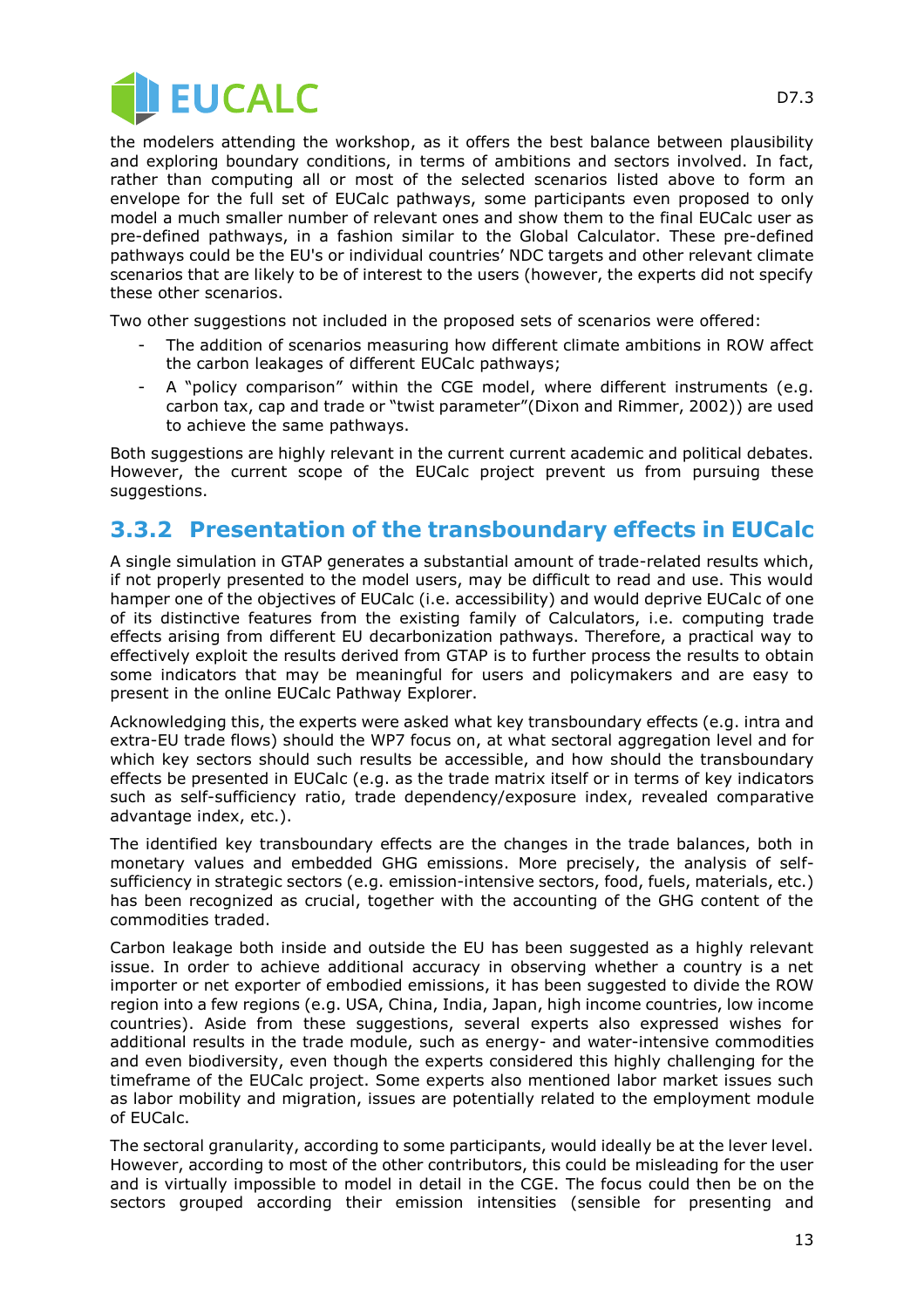

highlighting the carbon leakages) and/or on sectors used in other climate-related modelling exercises (e.g. IPCC classification) and/or sectors as separated in policy decisions (NDC sectors, or ETS vs non-ETS sectors). A "magnifying glass" approach (i.e. providing interactive menus on the pathway explorer to allow users to dig deeper into the results) has been proposed by some experts, as it provides the user with both an overview on the main EUCalc sectors, at the same time allowing for analyzing more in detail each of the sectors.

Additionally to the transboundary flows both in monetary and GHG terms, a number of other proposals were presented, from 'simple' indexes as the net trade position intra- and extra-EU or emission shares to the less intuitive KAYA identity (Kaya and Yokoburi, 1997). Other inputs have been given in terms of the graphs to show, with a relatively general agreement on using maps at the regional level. It has also been proposed to offer a "bulk download" possibility (e.g. a .csv file) to allow the users to carry out their own calculation from the "raw" GTAP results. Finally, it was stressed that representation of uncertainty is of utmost importance and some sensitivity analysis of the key GTAP parameters could help in achieving this representation. However, given the large number of simulations to conduct, it is impractical to conduct sensitivity analysis for these simulations.

#### **3.3.3 Modeling assumptions**

Part of the efforts in WP7 are towards the construction of a baseline based on the GTAP9 database, as mentioned in section 3.2.

The purpose of the baseline construction is to establish a likely business-as-usual (BAU) scenario towards 2050, against which the transboundary effects of alternative EU decarbonization pathways can be simulated. In Deliverable 7.1 (Yu and Clora, 2018), we gathered annual GDP projections and the associated main drivers such as population, labor force (skilled and unskilled), capital stock, and total factor productivities for individual countries including all EU MS. After surveying several recent model-based projections that can be considered as BAU, i.e. various "reference" scenarios and Shared Socioeconomic Pathway 2 (SSP2)<sup>2</sup> projections, we selected the following sources:

- GDP: EU Reference Scenario 2016 (European Commission et al., 2016) and OECD-SSP2 (Dellink et al., 2017);
- Population: EUROSTAT, EU 2015 Ageing Report (European Commission (DG ECFIN) and Economic Policy Committee (AWG), 2014, European Commission (DG ECFIN) and Economic Policy Committee (AWG), 2015) and SSP2 projections for IIASA (Kc and Lutz, 2017);
- Labor force: EUROSTAT, EconMap2.4 (Fouré and Fontagné, 2016) and EU 2015 Ageing Report (European Commission (DG ECFIN) and Economic Policy Committee (AWG), 2015). Total labor force is divided into skilled and unskilled, drawing from education projections obtained from Fouré and Fontagné (2016), which in turn are gathered from Kc and Lutz (2017);
- Capital stock: EconMap2.4 (Fouré and Fontagné, 2016);

-

- Total factor productivity (TFP): EconMap2.4 (Fouré and Fontagné, 2016) and EU 2015 Ageing Report (European Commission (DG ECFIN) and Economic Policy Committee (AWG), 2015).

With these data, we used the GTAP-E model to project the world economy from 2011, which is the base year of the GTAP-E 9 database (Aguiar et al., 2016), to 2050. In this projection, we targeted population and labor force projections during the 2011-2050 period

<sup>&</sup>lt;sup>2</sup> The Shared Socioeconomic Pathways describe alternative trends in the evolution of society and ecosystems from 2005 to 2100 at the world and regional levels. The SSPs are part of a framework that the climate change research community has adopted to facilitate the analysis of future climate impacts, vulnerabilities, adaptation, and mitigation. In SSP2, the world would undergo a transformation in which social, technological and economic trends do not deviate much from historical patterns observed over the past century.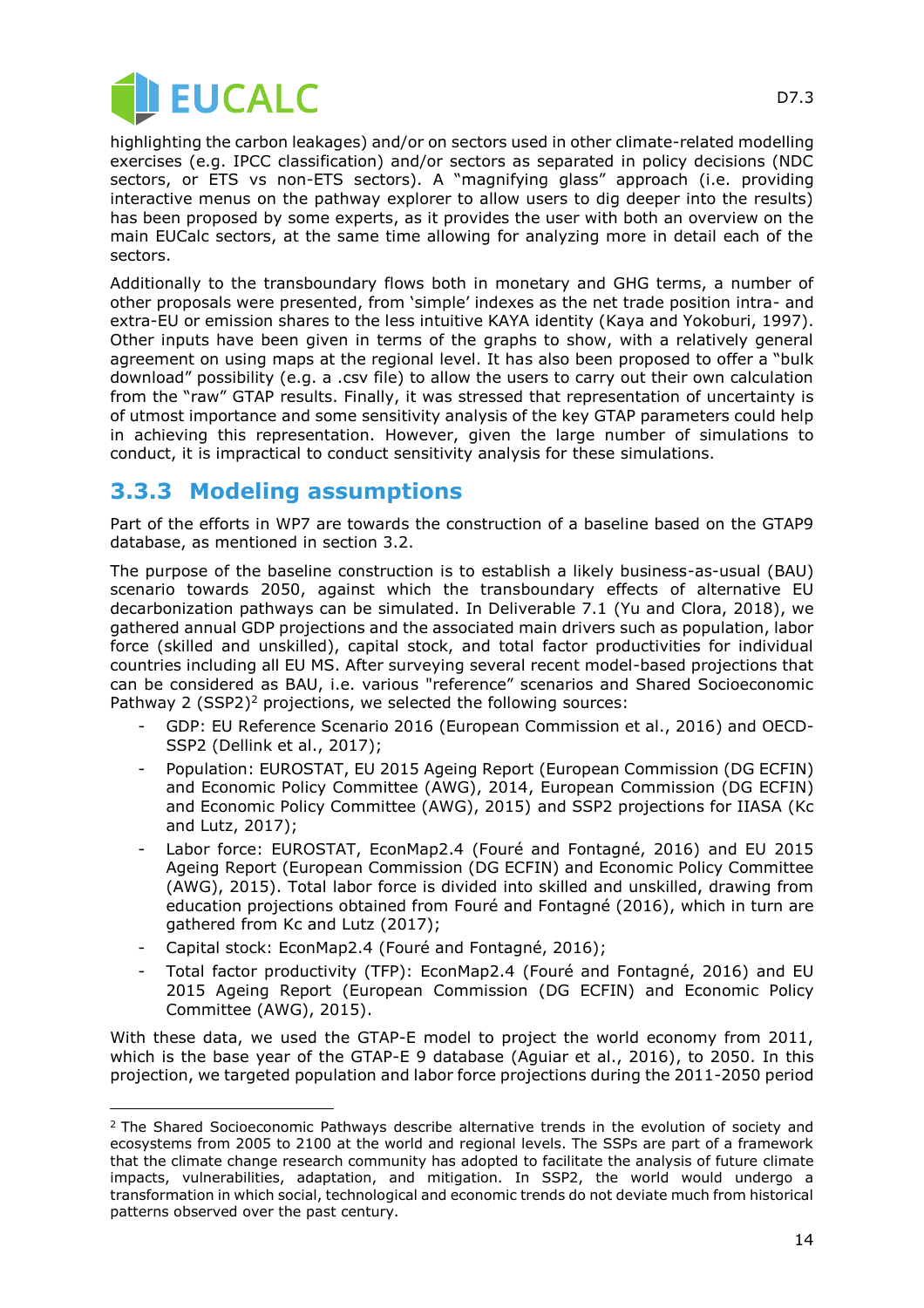

j

by directly imposing shocks to the correspondent exogenous GTAP variables. To project GDP, we endogenized TFP in order to target the projected GDP levels. Additionally, we endogenized the total capital stock using the "Baldwin equation" (Francois and McDonald, 1996), opting for a fixed savings rate closure with capital accumulation.

In addition to implementing the macroeconomic projections, we also targeted the projected changes in fossil fuel prices (IEA, 2012, IEA, 2017) by endogenizing changes in the productivity of the oil, coal and gas sectors. Finally, we also assumed a 2 percentage points differential with respect to the regional TFP between the manufacturing sectors and other sectors.

When implementing the baseline, it is obvious that many other factors may also shape the world economy and the way the world economy is interconnected in the long term. For instance, different CGE modelling groups apply different approaches with respect to sectoral productivity differentials, trade openness and trade costs, aggregate land and natural resource supply, long-term income elasticities, and linkages between the economy and the environment. All these considerations may have non-trivial implications on the structure of the projected baseline.

With respect to inter-sectoral productivity differences, we followed an approach similar to the one suggested in Fouré and Fontagné (2018) and LINKAGE (Van der Mensbrugghe, 2005). The two studies assume 2 percentage points additional productivity change in manufacturing with respect to services and use exogenously defined TFP for agriculture. In our projection exercise, we assumed the manufacturing sectors' TFP to be 2 percentage points higher than the average regional TFP. Other studies, such as the WTO World Trade Report 2018 (WTO, 2018a), estimate econometrically these productivity differentials with respect to the average TFP in each region, based on databases such as EU KLEMS and OECD-STAN. There are also a few CGE models that use an array of differential sectoral productivities, in particular with respect to the relative TFP growth in agriculture. For example, Robinson et al. (2014) suggest that TFP growth in both developed and developing countries is highest in agriculture, followed by manufacturing and services.

In addition to inter-sectoral productivity differences, other major drivers of structural change are trends/assumptions on trade policies and globalization and trade-related parameters.

In long-run projections, current or historical trade policy trends are typically assumed. For example, Fouré and Fontagné (2018) adjust tariffs to their historical trend (2004-2011), using MacMap HS-6 CEPII ITC database. Given the recent setbacks in globalization and global cooperation, one may wonder whether there will be a need to modify our recent assumptions on trade policy trends or whether the recent setbacks are merely a transitory phenomenon that would not be persistent in the period of our projection.

Another important issue in long run projection of trade flows rests on the size of the trade elasticities. Thus far, we have been using the Armington elasticities<sup>3</sup> provided in the GTAP-E 9 database. However, given the major structural changes in the world economy, the estimation of correct Armington elasticities is crucial, as the standard ones could lead to unreasonable trade volumes for certain products among regions (Schuerenberg-Frosch, 2015). For example, if a sector-specific carbon tax is implemented, the high elasticity for gas could result in over-traded gas as it has lower emission intensities as compared to other fossil fuels (oil and coal). On the other hand, as EU countries are operating within an integrated market, the opposite argument for higher elasticities for intra-EU trade flows of many other products may be appropriate. Therefore, guidance on adopting appropriate trade elasticities was needed.

<sup>&</sup>lt;sup>3</sup>Armington elasticity: elasticity of substitution between imported products sourced from different exporting countries. It is based on the assumption made by Paul Armington in 1969 that products traded internationally are differentiated by countries of origin. Therefore, it governs the strength of the relative demand responses to relative international prices.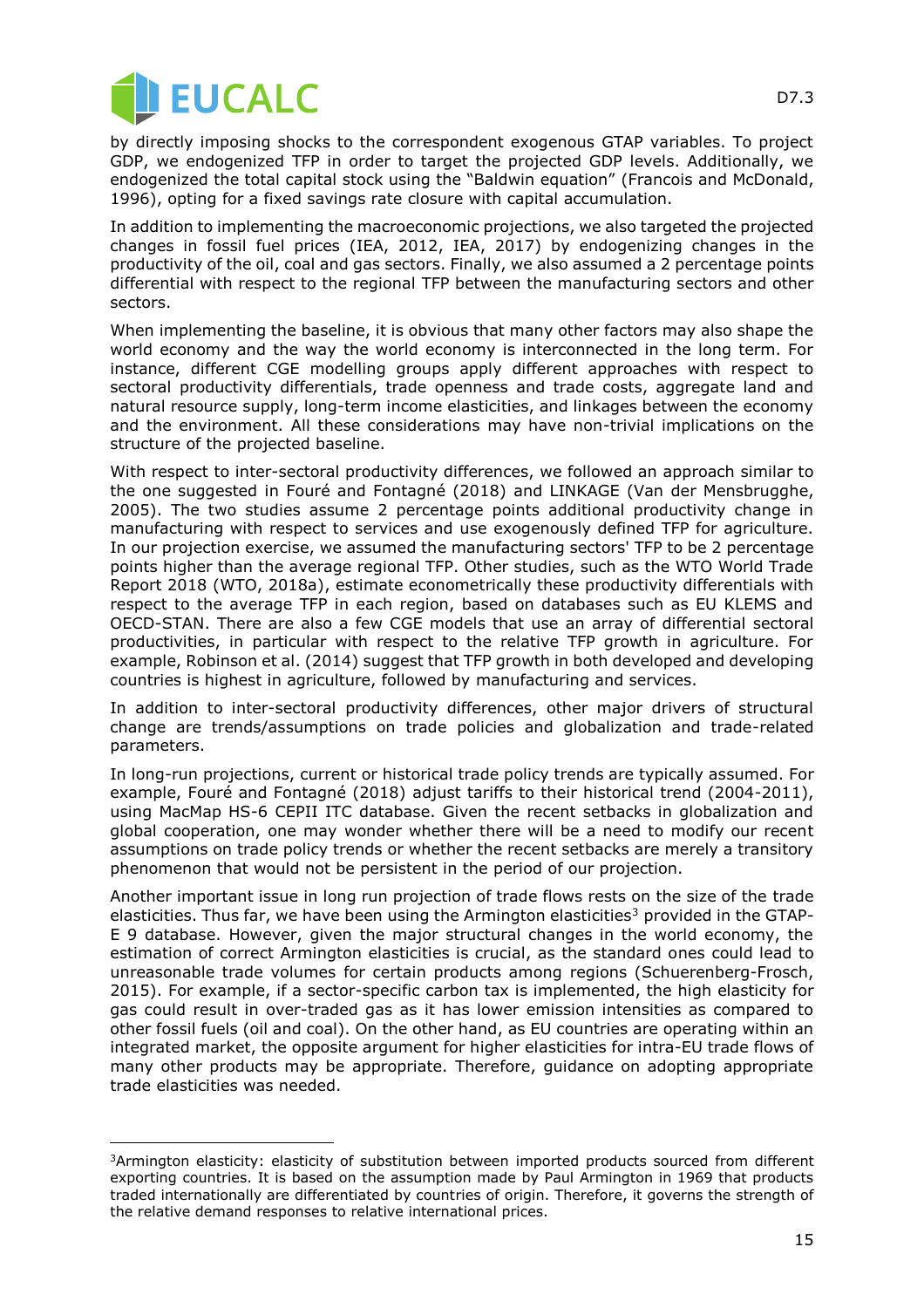

The assumptions regarding the trade-to-income elasticity are also essential for determining the aggregated global trade volume in 2050. Fouré and Fontagné (2018) calibrate the trade-to-income elasticity on historical data. However, this elasticity has been falling in recent years relative to its long-run trend (Hukkinen et al., 2016). Since carbon leakages are crucial within the EUCalc, the decision of exogenizing or endogenizing the trade-toincome ratio is of fundamental importance, as it will have a major impact on the final results. In some CGE models, the base assumption is a linear relationship between GDP growth and trade expansion, which nevertheless does not fit well with past observations (WTO, 2018b).

Moreover, reductions in trade costs are an important factor to take into account, in particular in the light of the importance of trade for the EUCalc. In the last decades, falling trade costs have been observed (OECD and WTO, 2015). Furthermore, the adoption of new transportation technologies and the opening of the Northern Sea Route due to melting ice caps may further reduce transportation costs in the future (Bekkers et al., 2018). Thus, whether or not efficiency gains in the global transportation sectors should be considered becomes a relevant question.

An additional issue, connected to the expected increase in food demand towards 2050, is about the long-run supply of aggregated land. Currently, in GTAP total land supply is fixed at the regional level. However, rising land rents may cause additional land to be brought under cultivation, even though the price elasticity of land supply is estimated to be very low (Renwick et al., 2013, Philippidis et al., 2017). The finite amount of land (and the impossibility of "producing an extra unit") may be solved by introducing a logistic function for land supply in GTAP, as e.g. in ENVISAGE v10<sup>4</sup>(van der Mensbrugghe, 2018).

Given the multifaceted complexities of such discussions, the participants were divided in two groups looking into them from different angles. The first group focused on the general macro-trends, whereas the second focused on how these trends should be approached from a CGE model perspective.

#### **3.3.3.1 Macro-trends**

 $\overline{a}$ 

The core of this dialogue was formed by the envisioned future trade patterns, from a wide political-economic perspective, rather than the CGE modeling viewpoint presented in section 3.3.3.2. In particular, trade policy trends and the role of the EU in global trade and global decarbonization efforts were discussed.

Most of the opinions pointed out that, even though we are currently experiencing hindrances in globalization and global cooperation, the EU position has always been prone to support open trade policies. A stronger EU Single Market also means a stronger EU, which in turn is expected to lead to more cooperation not only in terms of trade but also on other issues, e.g. shared decarbonization efforts.

The EU has already pledged to reduce its emissions by 80-95% by mid-century with respect to the 1990 level (European Commission, 2011), a goal that is likely to be upgraded to the net-zero emission goal (European Commission, 2008). If the rest of the world does not follow the EU efforts, the experts could envision two futures. In the first one, a number of "carbon tariffs" based on GHG intensities of the imported commodities could be implemented. In the second one, the EU could push for possible changes concerning trade agreements with other world regions. In this case, trade agreements could be used as a leverage for pushing climate policies in trade partners and transfer climate-friendly technologies towards emerging and developing countries.

Nevertheless, the participants also acknowledged that the impact of decarbonization efforts and climate policy on trade policy is highly uncertain. The food and energy sectors were used as examples in the discussion. For instance, a change in dietary patterns as part of

<sup>4</sup> In ENVISAGE v10, the aggregate land supply curve is allowed to have one of four shapes (isoelastic, logistic, hyperbola, horizontal), as needed by the modeller.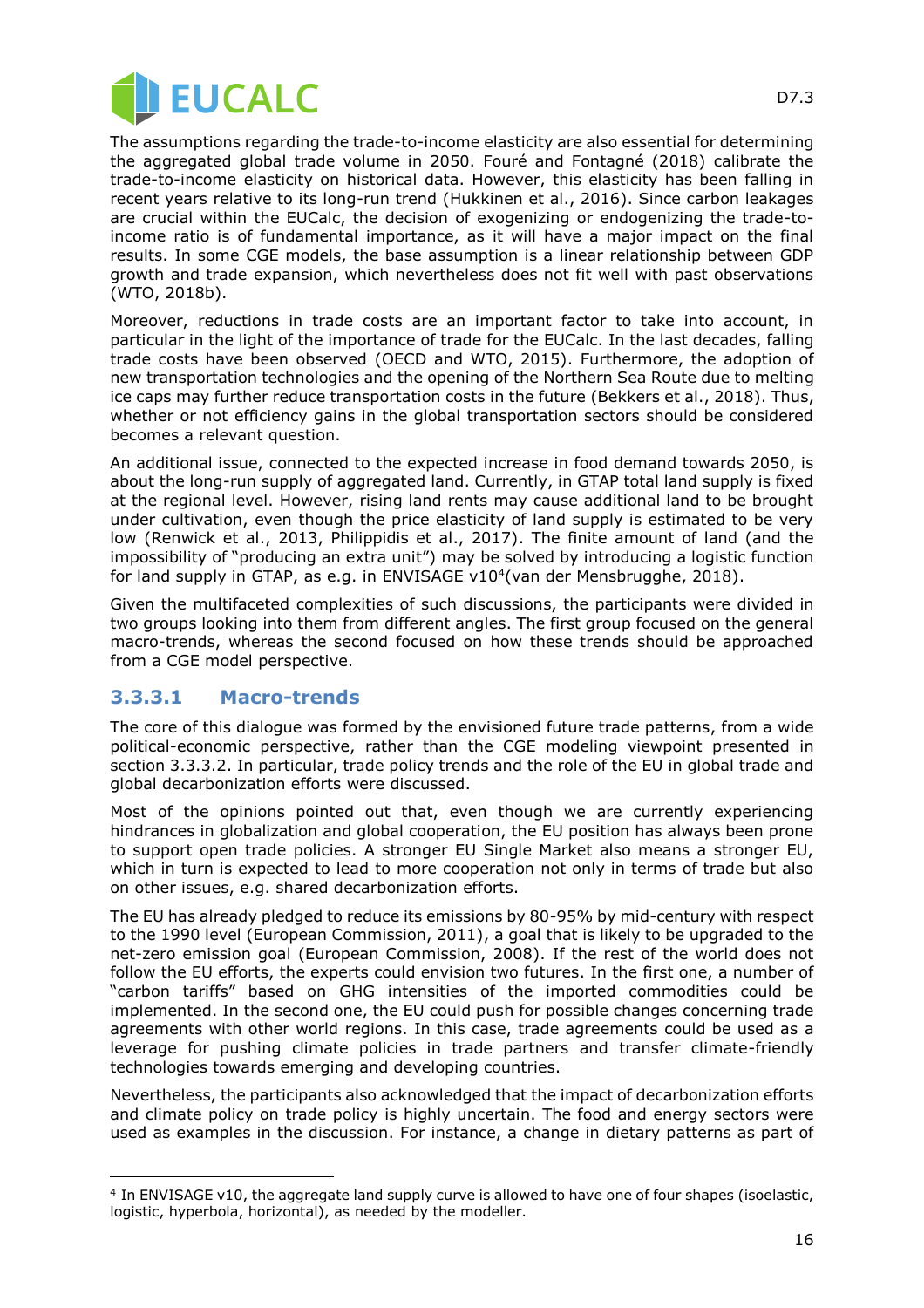

decarbonization efforts, intended as a change on the demand side, might lead to a surplus of food products with high carbon intensities that would be exported out of the EU. On the other hand, a reduction in the use of conventional sources for the production of energy may lead to an increase in import of energy generated by renewable resources; however, this may also lead to imbalances in the power grid because of peak supply and other intermittency-related issues.

#### **3.3.3.2 Model-oriented dialogues**

The group of experts in this discussion tackled the questions presented in section 3.3.3 from a CGE modelling perspective. In particular, the focus was on the selection of trade elasticities, differential productivity growth, the trade-to-income elasticity, and the shortrun versus long-run aggregate supply functions for land and natural resources.

In principle, all the experts agreed on increasing the trade elasticities in the long run, but no agreement was reached on the magnitude for such an enlargement. In particular, their estimation depends heavily on the econometric approach. A number of suggestions to choose the appropriate elasticities were proposed:

- The usage of different short-run and long-run trade elasticities;
- For several scenarios a sensitivity analysis of the Armington elasticities could be conducted to illustrate their impact on the simulated transboundary effects;
- In the case of the European Single Market, the additional trade integration can be mimicked either by higher trade elasticities, or as lower bilateral trade costs faced by EU countries.

With respect to differentials in sectoral productivity growth, a number of dataset (FAOSTAT, EU-KLEMS, OECD-STAN) and Herrendorf et al. (2014) have been mentioned as possible sources. Estimations have been performed for CGE models (WTO, 2018a), showing that agriculture is the sector with the highest productivity growth at the world level. This is backed by the expected reduction in real price for food in the long-run. In some other modeling exercises(Chepeliev et al., 2018), exogenous energy efficiency improvements are calculated in each country proportionally to their GDP growth.

Regarding the long run relationship between GDP and trade volume, the experts suggested not to target a specific trade-to-income ratio to allow this to be endogenously determined in the CGE model by assumptions regarding changes in energy prices, productivities (especially in transportation) and trade costs such as tariffs. In particular, a reduction of trade costs by around 1% or 0.5% per year might be realistic and would help in 'targeting' a higher trade-income ratio.

With respect to the long-run projections of available natural resources, the experts suggested to target fossil fuel prices rather than designing a depletion function. Nevertheless, it was considered important to compare different price projections for coal, gas and oil (e.g. IEA, EIA and World Bank), and their effect on the baseline projection.

On the potential aggregate land supply expansion in the long-run, differences across EU Member States were noted by the experts. A number of countries can be considered "unconstrained", as the total supply of land can be increased, while other countries may be "constrained". In case a long-run land supply function has to be created, price elasticities calculated by Philippidis et al. (2017) may be used as a reference. This work makes a distinction between long-run and short-run supply elasticities. An alternative, similar to the one proposed for fossil fuel supply, could be controlling land prices by endogenizing productivities so as to implicitly target effective land supply. However, disagreement on this issue was observed among the experts.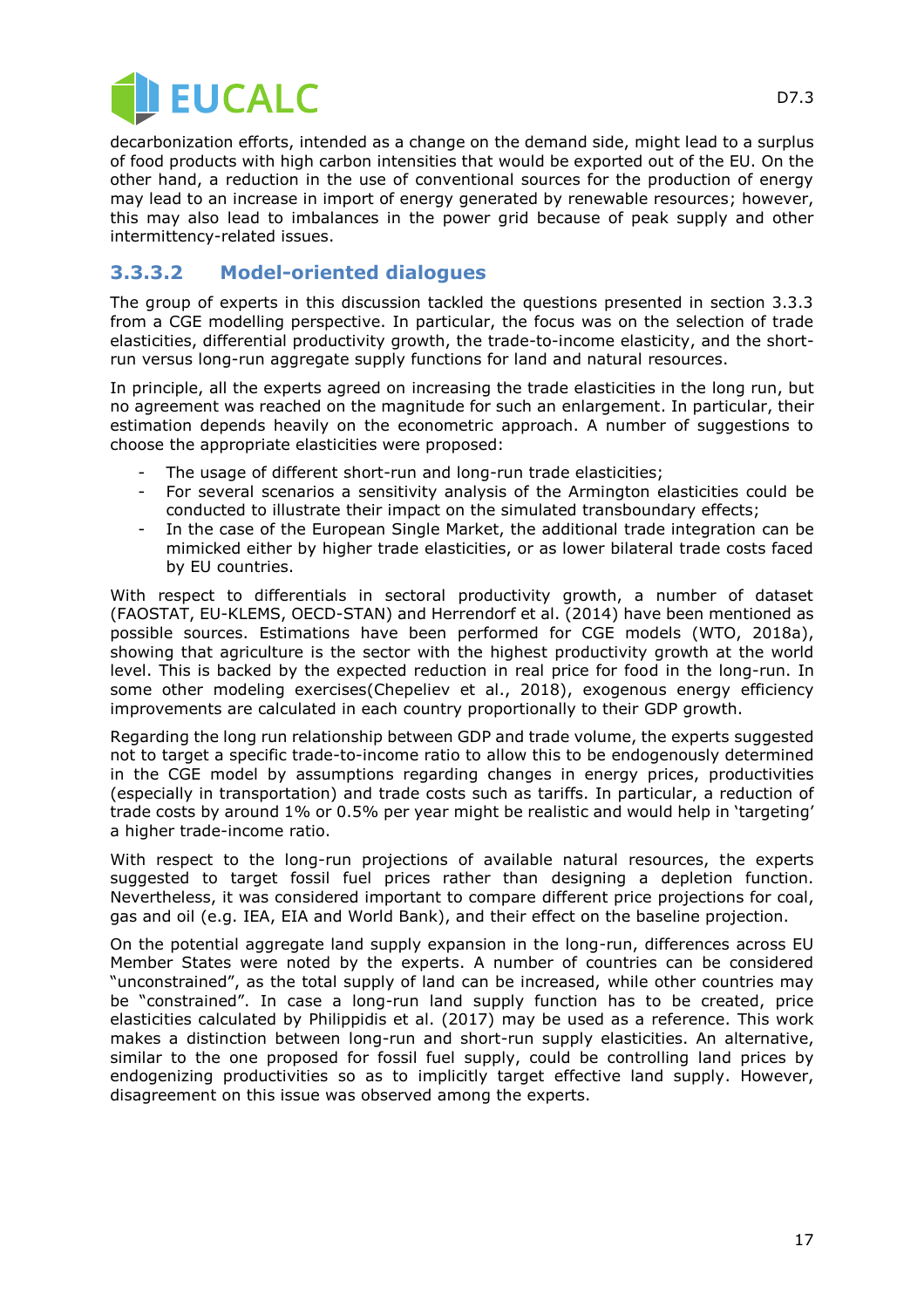# **EUCALC**

## **4 Lessons and conclusions**

This workshop brought together a group of active experts and stakeholders with relevant expertise in trade and climate modeling and/or with policy advising roles in leading research institutions and key international organizations and EU institutions. Most of the expert participants have extensive exposures and experiences in economic/trade modeling of climate changes. Their participation therefore greatly complements the technical expertise within the EUCalc project consortium in providing valuable insights and suggestions on the development of the transboundary module of EUCalc. This workshop was an important milestone in the research and design of the transboundary module, as the discussions at the workshop resulted in many important and insightful suggestions that will guide the development of the transboundary module. We plan to continue to engage the experts, those who attended the workshop as well as those who, although unable to attend the workshop, expressed their interest to be involved.

The workshop participants recognize the uniqueness of the EUCalc modeling approach and its potential contributions to the EU decarbonization debates. The major challenges associated with modeling the transboundary effects among the EU MS and between the EU and the ROW using "bottom-up" inputs from the rest of the EUCalc model, as presented at the workshop, are clearly understood by the participants. The discussions centered around three sets of questions distributed in the pre-reading material in advance have yielded many fruitful discussions. Some of these discussions point to useful recommendations and suggestions for the further modeling work in the transboundary effect module, whereas other discussions further reveal the complex nature of the modeling choices that the EUCalc team has to make in the modeling work.

Regarding the first set of the questions on representative scenarios to be formulated and simulated in the transboundary effect module, the experts agree with the team's general approach to only select and model relevant and representative EUCalc scenarios. On the three sets of scenarios that we proposed in the pre-reading material, the experts emphasized the need to pay attention to the scenarios that are likely to be used by users. One suggestion is to aggregate along the member state dimension and focus more on sectoral decarbonization differences. This effectively further reduces the number of scenarios to be modeled. Another suggestion is to model an even smaller set of scenarios and list them as pre-defined pathways in the EUCalc pathway explorer. In general, the experts cautioned against the ambition to model too many scenarios in a complex CGE economic model. The ideas of using the selected representative scenarios to "envelope" or representing the full set of EUCalc pathways are supported by the participants; however, the experts were quite cautious about the necessity and the feasibility to make "interpolations" to approximate the non-modeled scenarios.

On the second set of the questions regarding the exploitation of the results, the participants offered insightful suggestions and recommendations. They agreed with the need to further process the transboundary results into key indicators to facilitate the display of such results. Among the suggested indicators are the ones that can be derived from the modeling results, such as overall changes in trade balances and carbon leakages through trade by country and at EU level, and such indicators broken down by key sectors. Other suggested indicators were also mentioned, such as air pollutants and labor market related issues, which are out of the scope of the transboundary module but are dealt with in other EUCalc modules. Other suggestions are also mentioned on how to provide interactive menus on the pathway explorer to allow users to dig deeper into the results – a suggestion that will be investigated further.

The last set of the questions deals with both the macro level development of trade and globalization and the underlying modeling instruments of these macro trends, as reflected in the design of the baseline and the selected scenarios. Here, there is a broad support for the baseline compilation and implementation approach documented in D7.1. On the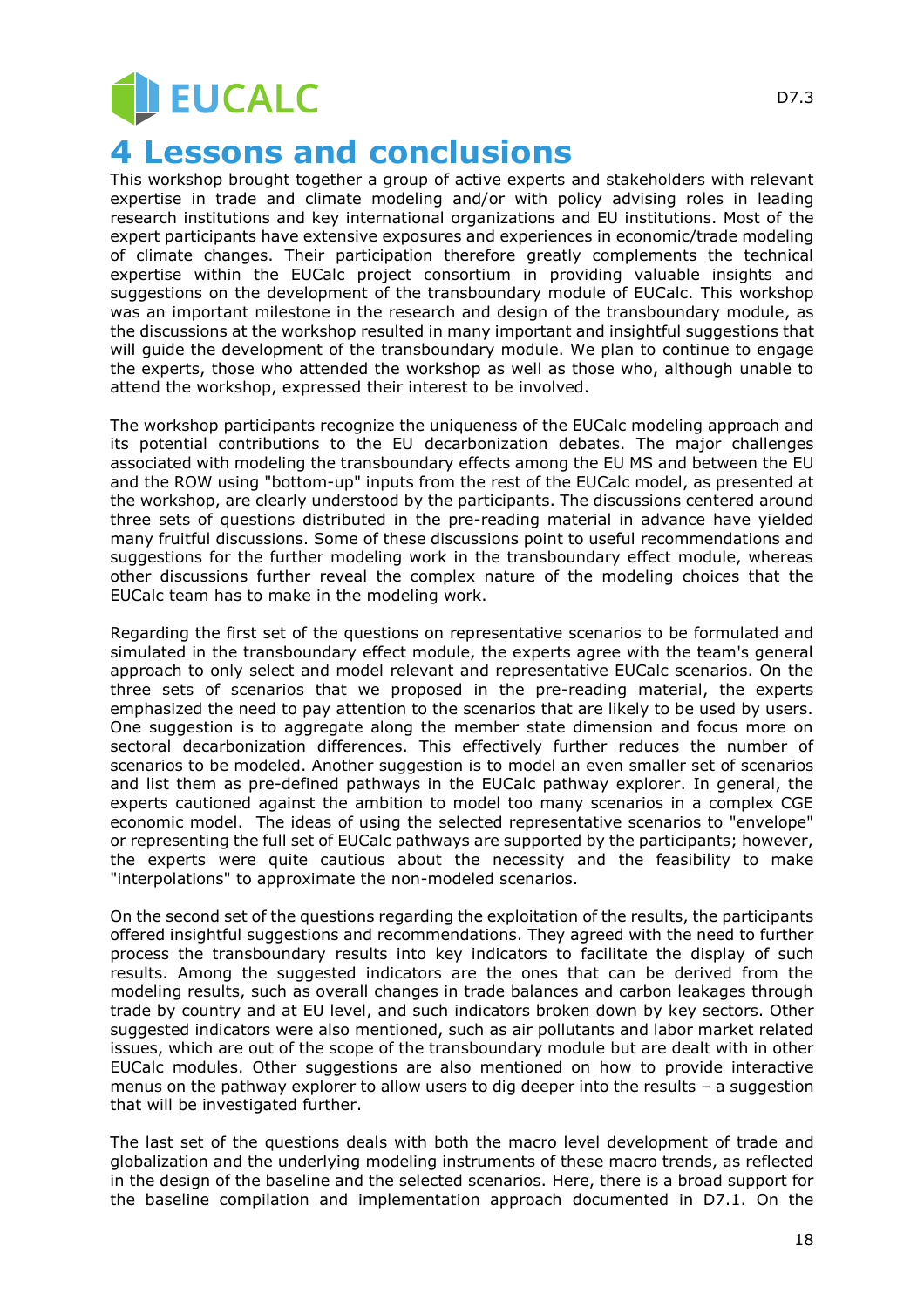

specific modeling issues that we brought for discussion at the workshop (e.g. long term trade policy trends, trade to GDP ratio, size of trade elasticities, sectoral productivity growth, oil prices, and land supply), it appears that modelers generally agree to a set of "best practices" (which are in fact being used by the EUCalc team) while recognizing the fact that the exact model implementations do differ across models and modeling teams. The specific suggestions gathered in this session pointed us to additional data, parameters and assumptions that will either be used or cited as further references in the modeling work.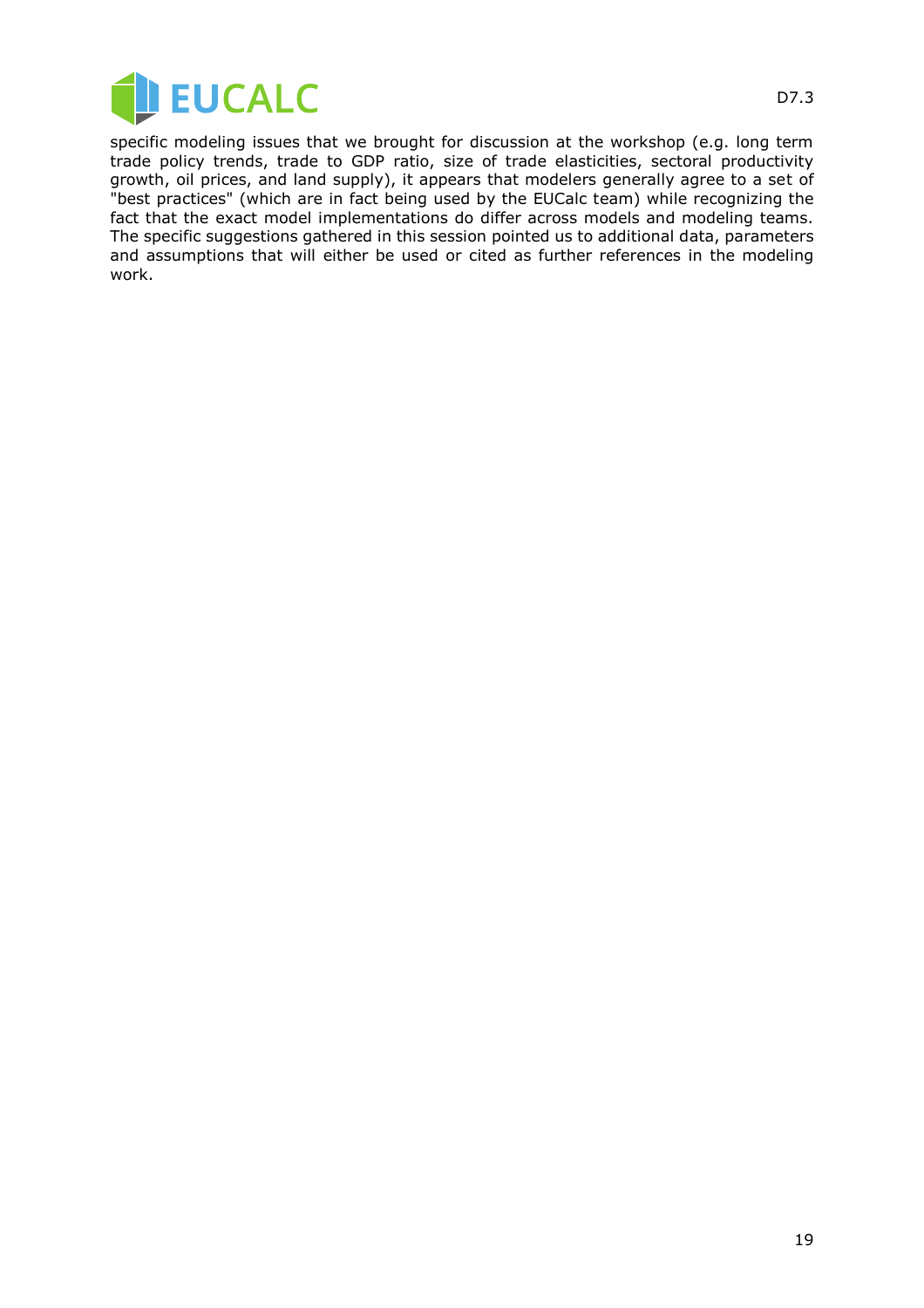## **5 References**

- AGUIAR, A., NARAYANAN, B. & MCDOUGALL, R. 2016. An Overview of the GTAP 9 Data Base. *Journal of Global Economic Analysis; Vol 1, No 1 (2016),* 1**,** 181-208.
- BAUDRY, G., CLORA, F., MWABONJE, O., THURM, B., WOODS, J. & YU, W. 2018. DOcumentation of GTAP-EUCalc interface and design of GTAP scenarios. *EUCAlc Deliverable 7.2*.
- BEKKERS, E., FRANCOIS, J. F. & ROJAS-ROMAGOSA, H. 2018. Melting Ice Caps and the Economic Impact of Opening the Northern Sea Route. *The Economic Journal,* 128**,** 1095-1127.
- BURFISHER, M. E. 2011. *Introduction to Computable General Equilibrium Models,*  Cambridge, Cambridge University Press.
- BURNIAUX, J.-M. & TRUONG, T. 2002. GTAP-E: An Energy-Environmental Version of the GTAP Model. Department of Agricultural Economics, Purdue University, West Lafayette, IN: Global Trade Analysis Project (GTAP).
- CHEPELIEV, M., MCDOUGALL, R. & VAN DER MENSBRUGGHE, D. 2018. Including Fossil-fuel Consumption Subsidies in the GTAP Data Base. *2018,* 3**,** 38.
- DELLINK, R., CHATEAU, J., LANZI, E. & MAGNÉ, B. 2017. Long-term economic growth projections in the Shared Socioeconomic Pathways. *Global Environmental Change,* 42**,** 200-214.
- DIXON, P. B. & RIMMER, M. T. 2002. *Dynamic general equilibrium modelling for forecasting and policy : a practical guide and documentation of Monash*, Amsterdam : Elsevier.
- EUROPEAN COMMISSION 2008. Communication from the Commission to the European Parliament, the Council, the European Economic and Social Committee and the Committee of the Regions - 20 20 by 2020 - Europe's climate change opportunity. *COM(2008) 30 final,* COM(2008) 30 final.
- EUROPEAN COMMISSION 2011. Communication from the Commission to the European Parliament, the Council, the European Economic and Social Committee and the Committee of the Regions. A Roadmap for moving to a competitive low carbon economy in 2050. *COM/2011/0112 final,* COM/2011/0112 final.
- EUROPEAN COMMISSION, DG ENERGY, DG CLIMATE ACTION & DG MOBILITY AND TRANSPORT 2016. EU Reference Scenario 2016. Energy, transport and GHG emissions Trends to 2050.
- EUROPEAN COMMISSION (DG ECFIN) & ECONOMIC POLICY COMMITTEE (AWG) 2014. The 2015 Ageing Report Underlying Assumptions and Projection Methodologies. *European Economy Report No. 8*.
- EUROPEAN COMMISSION (DG ECFIN) & ECONOMIC POLICY COMMITTEE (AWG) 2015. The 2015 Ageing Report Economic and budgetary projections for the 28 EU Member States (2013-2060. *European Economy Report No. 3*.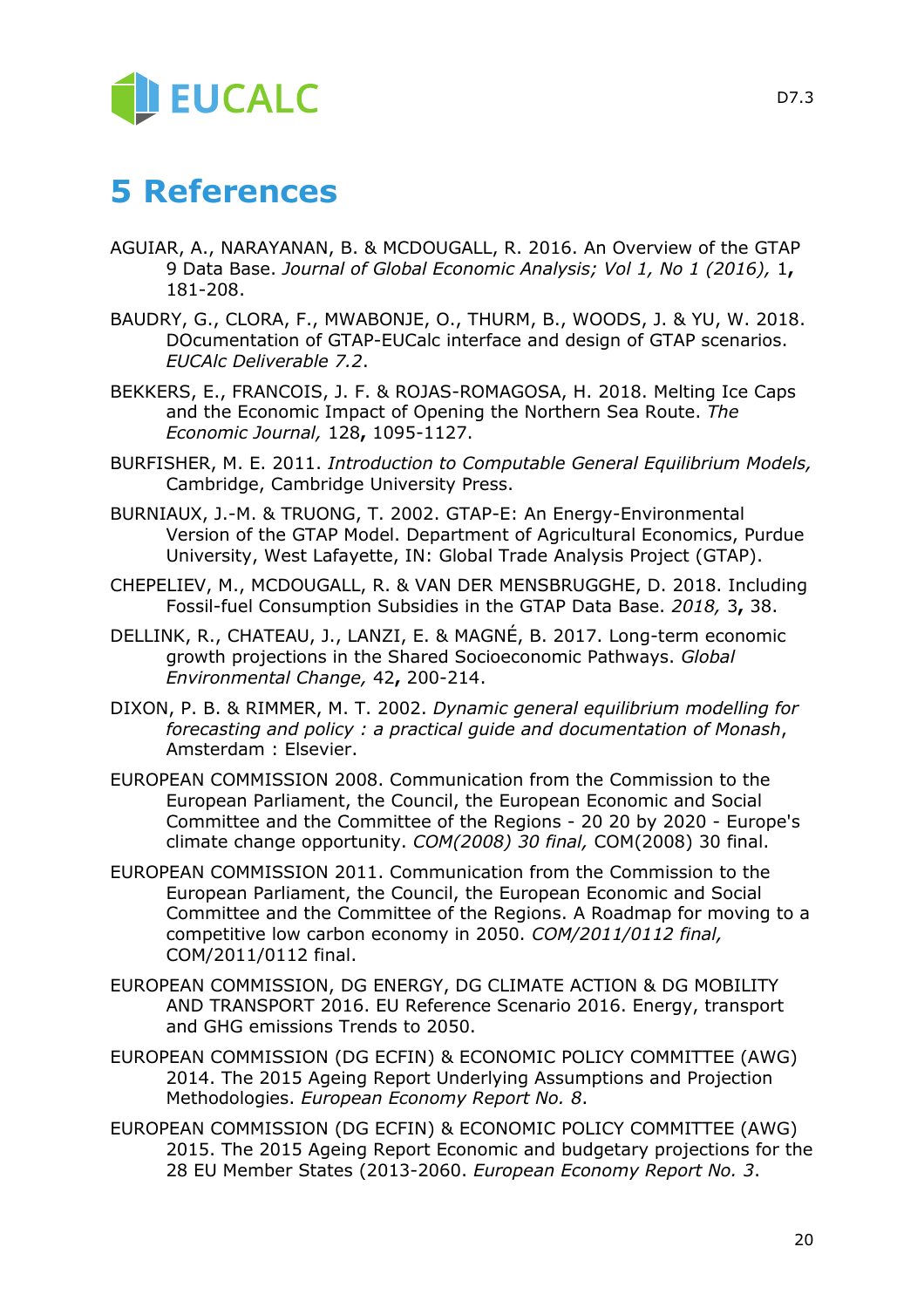

- FOURÉ, J. & FONTAGNÉ, L. 2016. Long term socio-economic scenarios for Representative Concentration Pathways defining alternative CO2 emission trajectories. *CEPII Research Report,* 1.
- FOURÉ, J. & FONTAGNÉ, L. 2018. CALIBRATING LONG-TERM TRADE BASELINES IN GENERAL EQUILIBRIUM. Department of Agricultural Economics, Purdue University, West Lafayette, IN: Global Trade Analysis Project (GTAP).
- FRANCOIS, J. & MCDONALD, B. 1996. Liberalization and Capital Accumulation in the GTAP Model. Department of Agricultural Economics, Purdue University, West Lafayette, IN: Global Trade Analysis Project (GTAP).
- HERRENDORF, B., ROGERSON, R. & VALENTINYI, Á. 2014. Chapter 6 Growth and Structural Transformation. *In:* AGHION, P. & DURLAUF, S. N. (eds.) *Handbook of Economic Growth.* Elsevier.
- HERTEL, T., POWELL, A., FRISVOLD, G., GEHLHAR, M., GRAY, D., HANSLOW, K., HUFF, K., IANCHOVICHINA, E., KUHN, B., LANCLOS, D. K., MACLAREN, D., MARTIN, W., MCDONALD, B., MCDOUGALL, R., PEARSON, K., PERRONI, C., SWAMINATHAN, P., TSIGAS, M., TYERS, R., WIGLE, R., YANG, Y., YANAGISHIMA, K. & YOUNG, L. M. 1997. *Global Trade Analysis: Modeling and Applications,* Department of Agricultural Economics, Purdue University, West Lafayette, IN, Global Trade Analysis Project (GTAP).
- HUKKINEN, J., GÄCHTER, M., FERRARA, L., DIMITROPOULOU, D., KEENEY, M., LODGE, D., DERVIZ, A., BUSSIÈRE, M., CEZAR, R. & MROCZEK, W. 2016. Understanding the weakness in global trade-What is the new normal? : European Central Bank.
- IEA 2012. *World Energy Outlook 2012*.
- IEA 2017. *Energy Technology Perspectives 2017*.
- KAYA, Y. & YOKOBURI, K. 1997. *Environment, energy, and economy : strategies for sustainability,* Tokyo United Nations Univ. Press.
- KC, S. & LUTZ, W. 2017. The human core of the shared socioeconomic pathways: Population scenarios by age, sex and level of education for all countries to 2100. *Global Environmental Change,* 42**,** 181-192.
- MCDOUGALL, R. & GOLUB, A. 2007. GTAP-E: A Revised Energy-Environmental Version of the GTAP Model. Department of Agricultural Economics, Purdue University, West Lafayette, IN: Global Trade Analysis Project (GTAP).
- OECD & WTO 2015. *Aid for Trade at a Glance 2015: Reducing Trade Costs for Inclusive, Sustainable Growth*.
- PHILIPPIDIS, G., HELMING, J. & TAEBEAU, A. 2017. Land Supply Elasticities. *In:* UNION, P. O. O. T. E. (ed.) *JRC Technical Reports.*
- RENWICK, A., JANSSON, T., VERBURG, P. H., REVOREDO-GIHA, C., BRITZ, W., GOCHT, A. & MCCRACKEN, D. 2013. Policy reform and agricultural land abandonment in the EU. *Land Use Policy,* 30**,** 446-457.
- ROBINSON, S., MEIJL, H., WILLENBOCKEL, D., VALIN, H., FUJIMORI, S., MASUI, T., SANDS, R., WISE, M., CALVIN, K., HAVLIK, P., MASON D'CROZ, D., TABEAU, A., KAVALLARI, A., SCHMITZ, C., DIETRICH, J. P. & LAMPE, M. 2014. Comparing supply-side specifications in models of global agriculture and the food system. *Agricultural Economics,* 45**,** 21-35.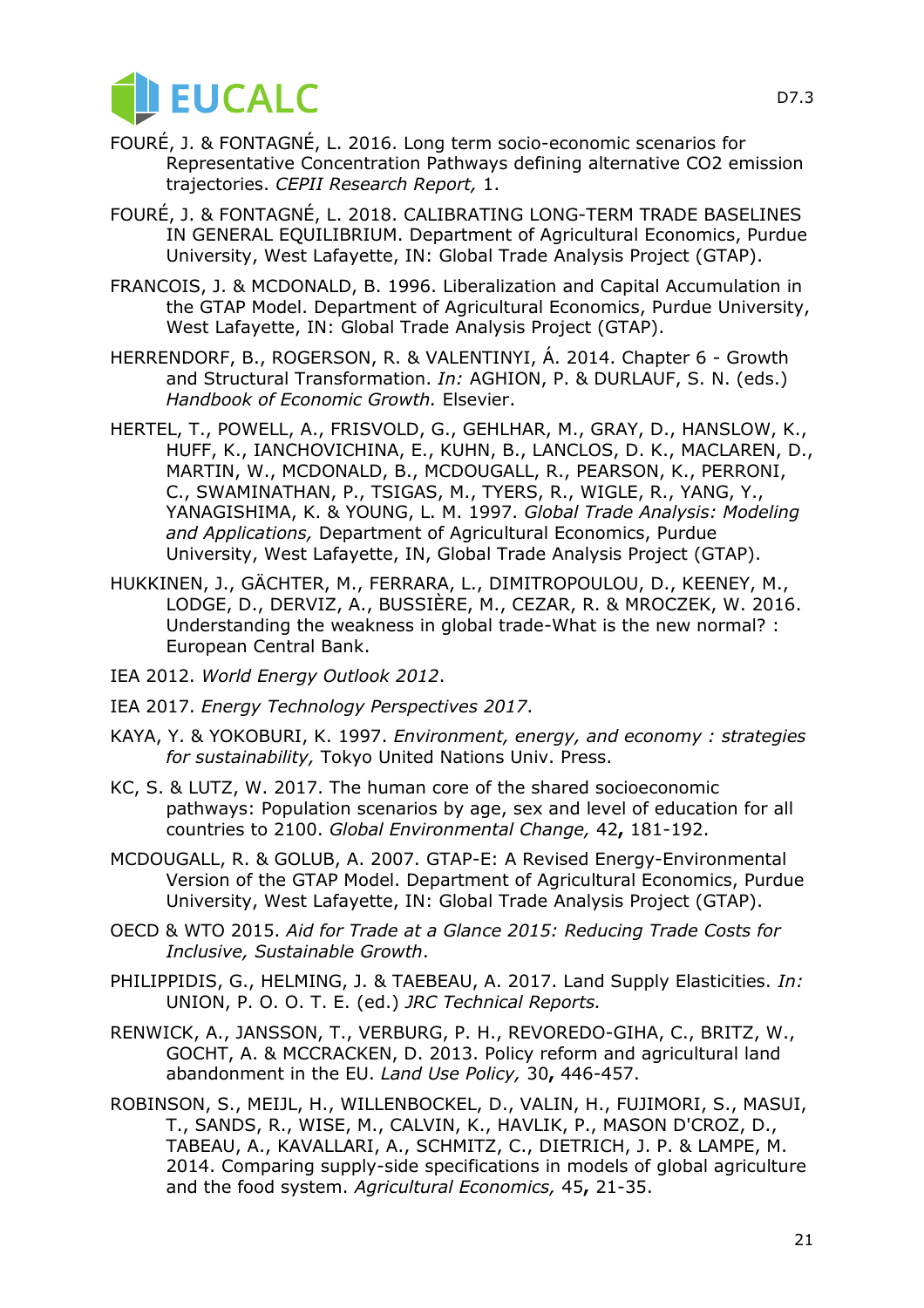

- SCHUERENBERG-FROSCH, H. 2015. We couldn't care less about Armington elasticities - but should we? A systematic analysis of the influence of Armington elasticity misspecification on model results. Department of Agricultural Economics, Purdue University, West Lafayette, IN: Global Trade Analysis Project (GTAP).
- VAN DER MENSBRUGGHE, D. 2005. Linkage technical reference document. *Development Prospects Group, The World Bank*.
- VAN DER MENSBRUGGHE, D. 2018. The environmental impact and sustainability applied general equilibrium (ENVISAGE) model, Version 10.01. Center for Global Trade Analysis, Purdue University.
- WING, I. S. 2004. Computable general equilibrium models and their use in economy-wide policy analysis. *Technical Note, Joint Program on the Science and Policy of Global Change, MIT*.
- WTO 2018a. *World Trade Report 2018 - The future of world trade: How divital technologies are transforming global commerce*.
- WTO 2018b. *World Trade Statistical Review 2018*.
- YU, W. & CLORA, F. 2018. Formulation of baseline projections and documentation on modeling approach review. *EUCalc Deliverable 7.1*.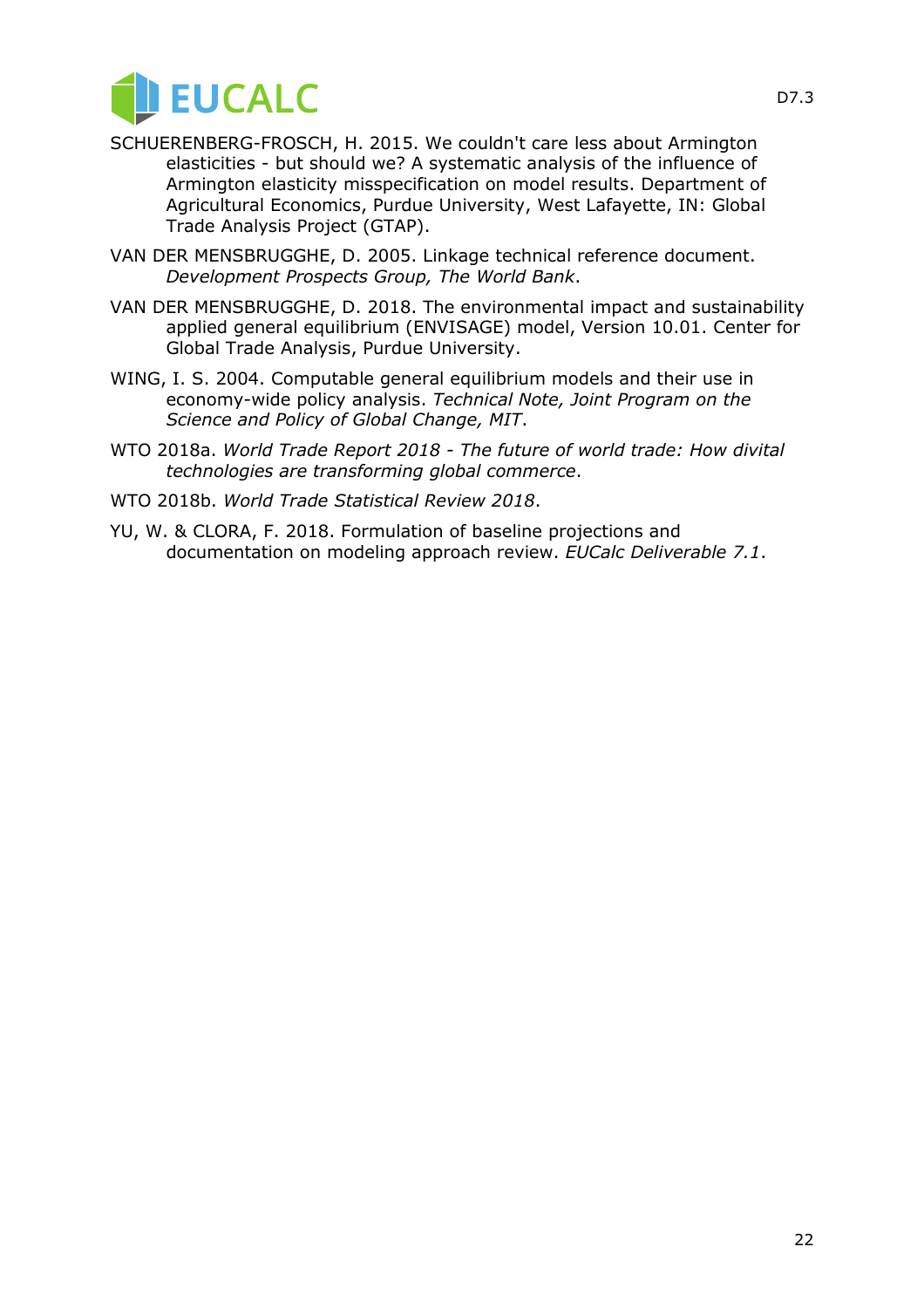# EUCALC **6 Annexes**

## **6.1 Participants list**

#### **Participants – Stakeholders:**

| <b>First Name</b> | <b>Last Name</b> | Organization                                                                   |
|-------------------|------------------|--------------------------------------------------------------------------------|
| Klaus             | Mittenzwei       | NIBIO (Norwegian Institute of Bioeconomy Research)                             |
| Eddy              | <b>Bekkers</b>   | WTO (World Trade Organization)                                                 |
| Jean              | Fouré            | CEPII (Centre d'étudesprospectives et<br>d'informationsinternationales), Paris |
| Maksym            | Chepeliev        | GTAP (Center for Global Trade Analysis, Purdue<br>University)                  |
| Alessandro        | Antimiani        | European Commission                                                            |
| Carsten           | Wachholz         | EIB (European Investment Bank)                                                 |
| Abderrahim        | Assab            | EBRD (European Bank for Reconstruction and<br>Development)                     |
| Stephan           | Zimmermann       | World Bank / GFDRR                                                             |
| Marcel            | Adenauer         | <b>OECD</b>                                                                    |
| David             | Lopez            | ECF (European Climate Foundation)                                              |

| Remotely    |       |              |
|-------------|-------|--------------|
| <b>Hugo</b> | Valin | <b>IIASA</b> |

#### **Participants – European Calculator:**

| <b>First Name</b> | <b>Last Name</b> | Organization                                  |
|-------------------|------------------|-----------------------------------------------|
| Wusheng           | Yu               | University of Copenhagen                      |
| Francesco         | Clora            | University of Copenhagen                      |
| Jeremy            | Woods            | Imperial College London                       |
| Tsan              | Wang             | TU Delft                                      |
| Judit             | Kockat           | BPIE (Buildings Performance Institute Europe) |
| Ana               | Rankovic         | <b>SEE Change Network</b>                     |

#### **Facilitator:**

| <b>First Name</b> | <b>Last Name</b>   | Organization |
|-------------------|--------------------|--------------|
| Adrian            | <sup>-</sup> avlor | 4sina        |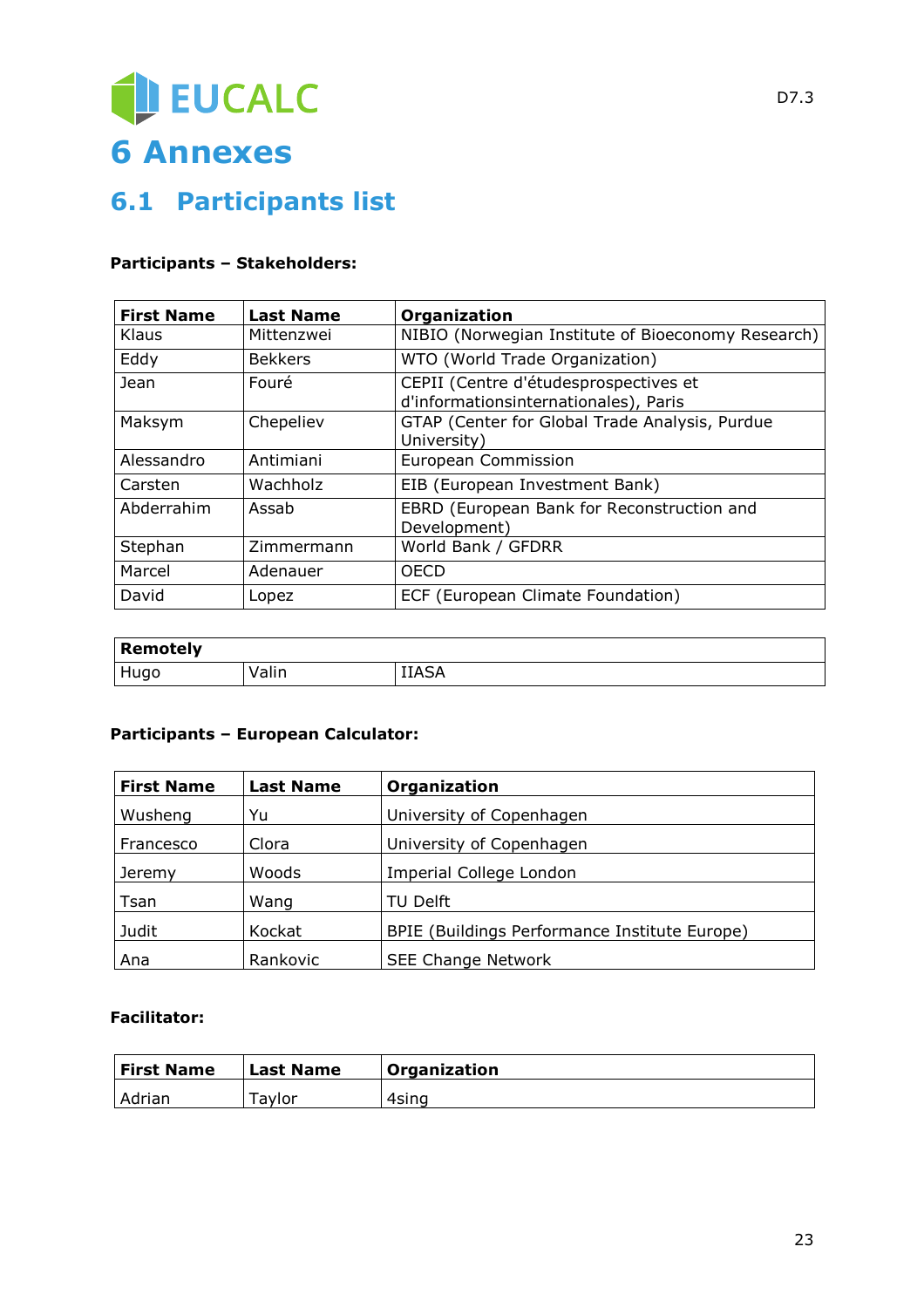

| Thursday, November 22, 2018 from 10:30 AM to 5:30 PM CET<br><b>European Climate Foundation (ECF) Building, 1040 Brussels</b> |                                                                                                                                                                                                                                                                                                                                                                                                                                                                                                                                                                                                                                                                                                                                                                   |  |
|------------------------------------------------------------------------------------------------------------------------------|-------------------------------------------------------------------------------------------------------------------------------------------------------------------------------------------------------------------------------------------------------------------------------------------------------------------------------------------------------------------------------------------------------------------------------------------------------------------------------------------------------------------------------------------------------------------------------------------------------------------------------------------------------------------------------------------------------------------------------------------------------------------|--|
| <b>Time</b>                                                                                                                  | <b>Activity</b>                                                                                                                                                                                                                                                                                                                                                                                                                                                                                                                                                                                                                                                                                                                                                   |  |
| $10:00 - 10.30$                                                                                                              | Coffee/tea and registration                                                                                                                                                                                                                                                                                                                                                                                                                                                                                                                                                                                                                                                                                                                                       |  |
|                                                                                                                              | Opening & welcome - Workshop agenda, objectives, participants<br>introduction                                                                                                                                                                                                                                                                                                                                                                                                                                                                                                                                                                                                                                                                                     |  |
| $10.30 - 10:45$                                                                                                              | Prof. Wusheng Yu, University of Copenhagen                                                                                                                                                                                                                                                                                                                                                                                                                                                                                                                                                                                                                                                                                                                        |  |
|                                                                                                                              | Adrian Taylor, 4sing (facilitator)                                                                                                                                                                                                                                                                                                                                                                                                                                                                                                                                                                                                                                                                                                                                |  |
|                                                                                                                              | Presentation of the <b>EUCalc project</b> - Short overview presentation followed<br>by clarifying questions and brief discussion                                                                                                                                                                                                                                                                                                                                                                                                                                                                                                                                                                                                                                  |  |
| 10:45-11:10                                                                                                                  | Prof. Jeremy Woods, Imperial College London                                                                                                                                                                                                                                                                                                                                                                                                                                                                                                                                                                                                                                                                                                                       |  |
|                                                                                                                              | Ana Rankovic, SEE Change Net                                                                                                                                                                                                                                                                                                                                                                                                                                                                                                                                                                                                                                                                                                                                      |  |
| $11:10 - 11:30$                                                                                                              | Background to Transboundary module of the EUCalc- Short overview<br>presentation on the methodology and assumptions                                                                                                                                                                                                                                                                                                                                                                                                                                                                                                                                                                                                                                               |  |
|                                                                                                                              | Prof. Wusheng Yu, University of Copenhagen                                                                                                                                                                                                                                                                                                                                                                                                                                                                                                                                                                                                                                                                                                                        |  |
| $11:30 - 12:45$                                                                                                              | <b>Interactive dialogue #1</b> - exploring the most important, relevant and<br>representative user-defined pathways to be simulated in the EUCalc for<br>generating the transboundary effects                                                                                                                                                                                                                                                                                                                                                                                                                                                                                                                                                                     |  |
| $12:45 - 13:45$                                                                                                              | Lunch                                                                                                                                                                                                                                                                                                                                                                                                                                                                                                                                                                                                                                                                                                                                                             |  |
| $13:45 - 15:00$                                                                                                              | <b>Interactive dialogue #2</b> - discussing possible modalities for the<br>transboundary effects to be presented in the EUCalc (e.g. as trade matrix<br>itself or in terms of key indicators)                                                                                                                                                                                                                                                                                                                                                                                                                                                                                                                                                                     |  |
| $15:00 - 15:30$                                                                                                              | Coffee/tea                                                                                                                                                                                                                                                                                                                                                                                                                                                                                                                                                                                                                                                                                                                                                        |  |
| $15.30 - 17.15$                                                                                                              | <b>Interactive dialogue #3</b> - reflecting on the long run relationship between<br>GDP growth and trade expansion, the size of key parameters such as trade<br>elasticities (e.g. Armington elasticities), the use of differential sectoral<br>productivity growth pattern to generate expected structural changes, the<br>treatment of land and other natural resource supply, and the representation<br>of changing energy technologies in a trade-focused CGE model. Other issues<br>to be discussed include recent setbacks in globalization and global<br>cooperation, their implications on long run trade development and<br>decarbonization efforts, as well as the EU's future position and role in global<br>trade and global decarbonization efforts. |  |
| $17:15 - 17:30$                                                                                                              | Wrap up and closing - Summary, key takeaways and next steps                                                                                                                                                                                                                                                                                                                                                                                                                                                                                                                                                                                                                                                                                                       |  |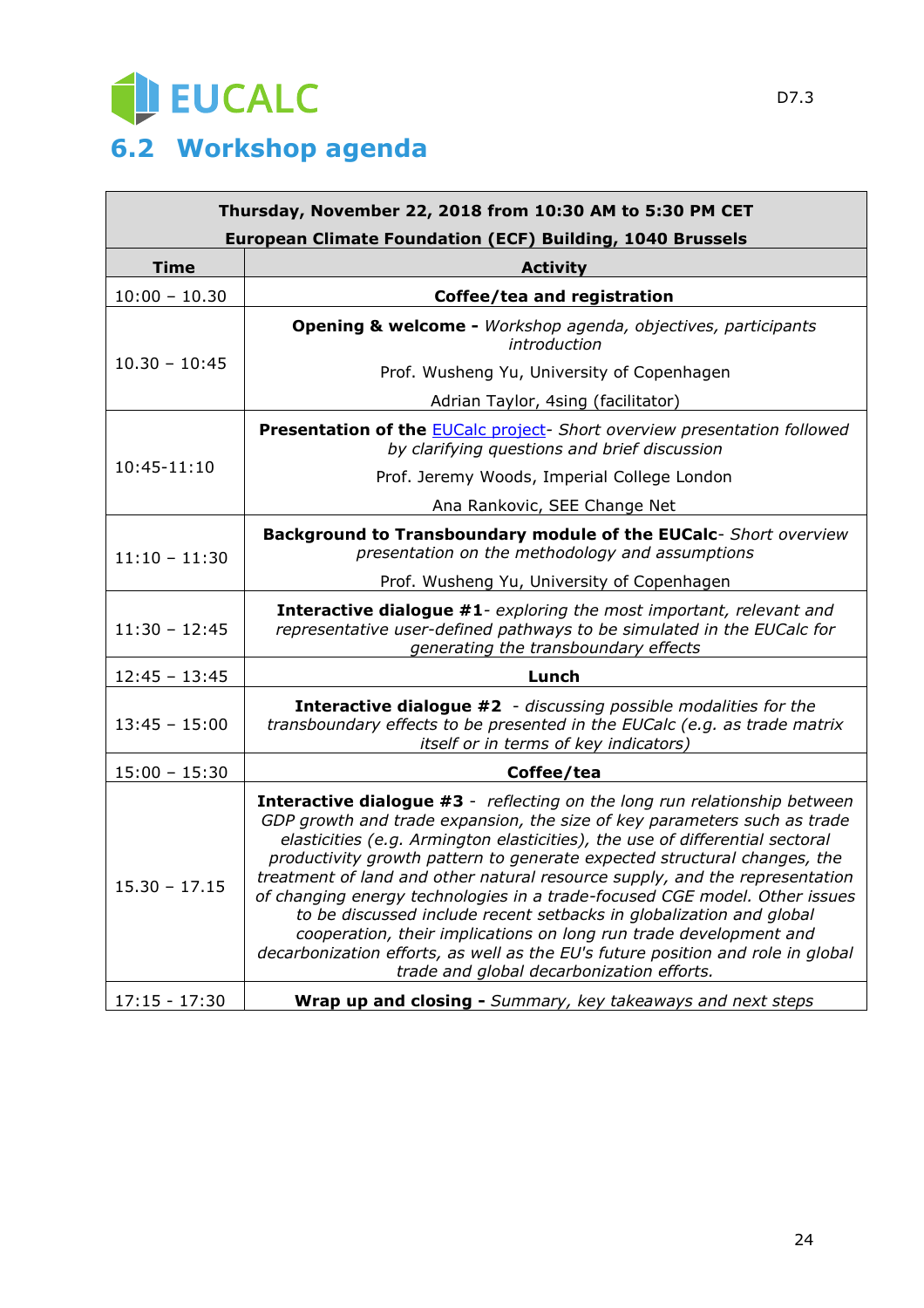

## **6.3 Dialogues' sheet**

| Topic #1<br>Exploring the most important,                                                                 | Questions:                                                                                                                                                                                                                                              |  |  |
|-----------------------------------------------------------------------------------------------------------|---------------------------------------------------------------------------------------------------------------------------------------------------------------------------------------------------------------------------------------------------------|--|--|
| relevant and representative user-<br>defined pathways to be simulated in<br>the EUCalc for generating the | A. What are the most important, relevant and representative user-defined EUCalc pathways/scenarios<br>to be simulated for generating the transboundary effects to be included in EUCalc?                                                                |  |  |
| transboundary effects                                                                                     | B. Are the three sets of scenarios mentioned below the important/relevant ones, and if so, are we too ambitious<br>in planning on simulating all these scenarios?                                                                                       |  |  |
|                                                                                                           | C. Are there other important/relevant scenarios that are not included in the three sets of scenarios<br>mentioned below?                                                                                                                                |  |  |
|                                                                                                           | There are three sets of scenarios anticipated:                                                                                                                                                                                                          |  |  |
|                                                                                                           | 1. Scenarios with identical ambition levels in all sectors and countries;                                                                                                                                                                               |  |  |
|                                                                                                           | 2. Scenarios with different ambitions across the sectors, with sectoral ambition levels being kept the same<br>across EU MS;                                                                                                                            |  |  |
|                                                                                                           | Scenarios with deviations by individual countries from the EU-wide ambition, i.e. each EU MS is assumed<br>3.<br>to deviate its level settings (uniform across sectors) from the common level setting assumed for all other<br>MS in the core scenario. |  |  |

| Topic #2<br>Ways to present transboundary<br>effects in the EUCalc (e.g. as the<br>trade matrix itself or in terms of key<br><i>indicators</i> ) | Ouestions:                                                                                                                                                                                                                                                                                                                         |
|--------------------------------------------------------------------------------------------------------------------------------------------------|------------------------------------------------------------------------------------------------------------------------------------------------------------------------------------------------------------------------------------------------------------------------------------------------------------------------------------|
|                                                                                                                                                  | <b>What key transboundary effects</b> (e.g. intra and extra-EU trade flows) should the model focus on?                                                                                                                                                                                                                             |
|                                                                                                                                                  | ii) At what <b>sectoral aggregation level</b> (i.e. no sector breakdown - the economy as a whole - or broadly defined<br>sectors such as agriculture, manufacturing, services and the energy sectors, or more detailed sectors actually<br>represented in the model) and for which <b>key sectors</b> should results be presented? |
|                                                                                                                                                  | iii) How should the transboundary effects be presented in EUCalc (e.g. as the trade matrix itself or in terms<br>of key indicators such as self-sufficiency ratio, trade dependency/exposure index, revealed comparative advantage<br>index, etc.)?                                                                                |